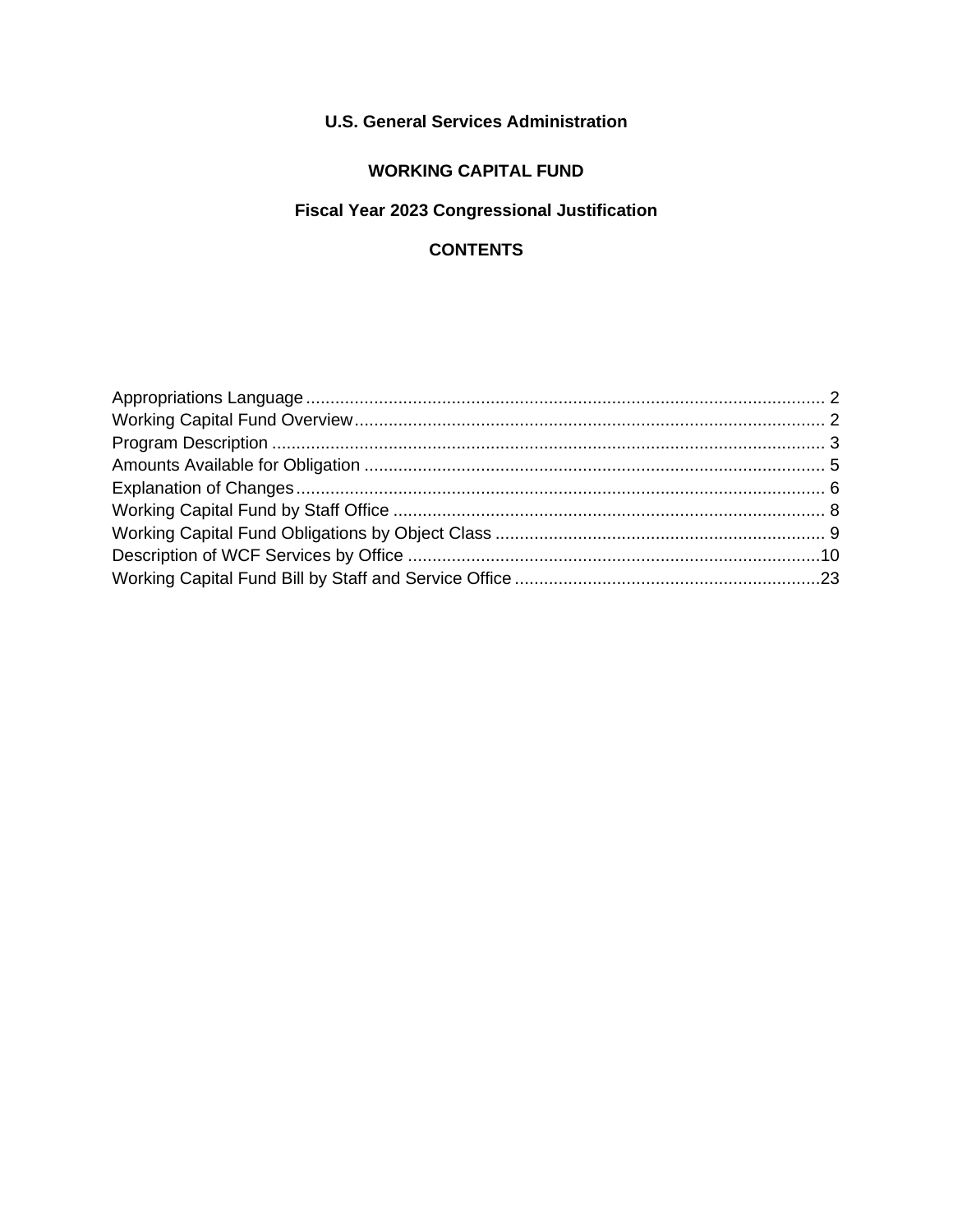## <span id="page-1-0"></span>**Appropriations Language**

*For the Working Capital Fund of the General Services Administration, \$10,900,000, to remain available until expended, for necessary costs incurred by the Administrator to modernize rulemaking systems and to provide support services for Federal rulemaking agencies.* 

## <span id="page-1-1"></span>**Working Capital Fund Overview**

The FY 2023 funding level for the Working Capital Fund (WCF) is \$802 million, including funding from all sources. The U.S. General Services Administration (GSA) continues to realize operational efficiencies, strengthen management controls, and improve performance by centralizing management and enterprise-wide functions and services within the WCF. This has allowed GSA to establish more consistent processes, uniform policies, and higher quality services while achieving economies of scale and stronger internal controls.

The FY 2023 WCF budget estimate for internal operations of \$738 million which will:

- Invest in vital human capital resources across business lines;
- Bolster critical cybersecurity and technology infrastructure;
- Focus on Administration & GSA priorities; and
- Budget for a 4.6% pay raise

The FY 2023 budget request funds critical investments both in cyber security and GSA infrastructure. The Budget provides funding for high-priority investments to combat the increasingly sophisticated malicious cyber activity from both nation-state actors and cyber criminals. This initial investment will allow GSA to increase our adoption of security best practices by employing a zero-trust security model, accelerate a movement to secure cloud services, and continue deploying foundational security tools such as multi factor authentication and encryption.

GSA will also place an emphasis on improving our infrastructure and space by investing in our Regional Office buildings. This funding will allow GSA to focus on priority Regional Office locations to modernize work spaces, invest in technology, and potentially reduce our real estate footprint. Emphasis will be placed on designing flexibility for the future, enhanced employee health and safety, hybrid work technologies, and improved shared services to better support GSA's workforce and our customers.

The request also funds a Government-wide mandated enhancement of the Financial Management Line of Business (FMLoB) financial system to support Treasury's G-Invoicing initiative which has a deadline of October 2022 (FY 2023). GSA's G-Invoicing Implementation efforts are complex and require each impacted GSA Business System to conduct extensive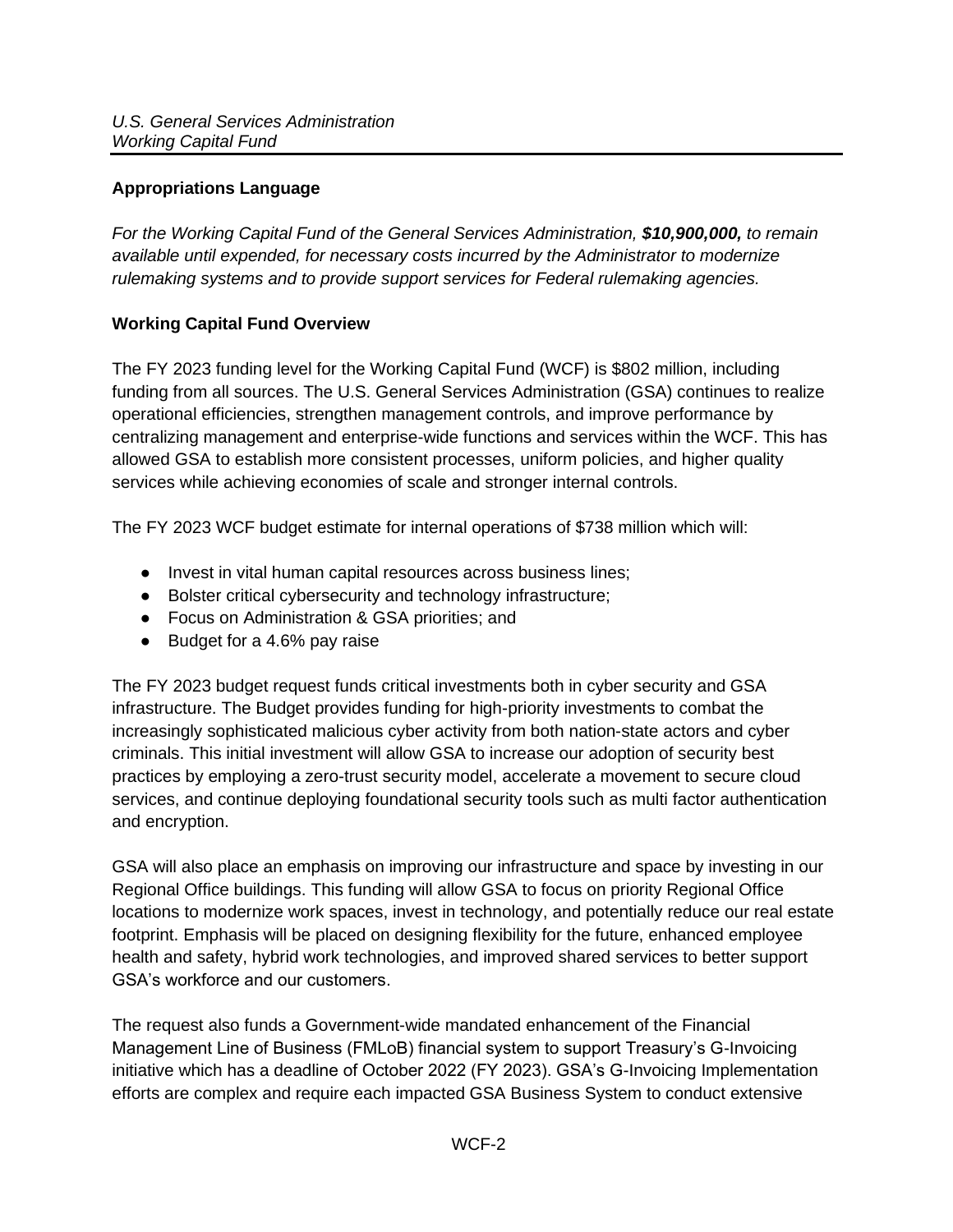analysis, research to properly design, architect and develop each application for aligning with Pegasys (GSA's financial system of record) and normalizing with G-Invoicing seamlessly. This funding will support the WCF portion only as the other GSA business lines will be funded out of their own account, as appropriate.

These critical investments reinforce the customer-supplier relationship by aligning service delivery to demand, ultimately enabling WCF customers to execute their missions more effectively.

The FY 2023 Budget also requests \$10.9 million in no-year appropriated funds for an additional installment toward modernization of the rulemaking systems. The modernization of these systems will help achieve a more modern, secure, scalable, and flexible IT platform that will be able to support new functionalities. These efforts will also result in decreased long-term operations and maintenance costs.

GSA continues to evaluate functions that are most effectively delivered through the WCF. The WCF based offices will continue to work closely with customers to identify efficiencies and meet their mission-support needs while providing higher-quality service and critical management controls.

## <span id="page-2-0"></span>**Program Description**

The WCF is a revolving fund that finances GSA's administrative services. Examples of these core support services include: IT management, budget and financial management, legal services, human resources, equal employment opportunity services, procurement and contracting oversight, emergency planning and response, and facilities management of GSAoccupied space. This account also funds liaison activities with the U.S. Small Business Administration (SBA) to ensure that small and disadvantaged businesses receive a fair share of the Agency's business. WCF offices also provide external administrative services such as human resource management for other Federal agencies, including small boards and commissions on a reimbursable basis. GSA's WCF operations are divided into four types of services: *Internal Services, External Services, Major Equipment Acquisition & Development, and Direct Appropriations*

*Internal Services:* Enterprise-wide management functions and costs shared by all components of GSA, including some GSA rent, IT and telecommunications services, human resource services, procurement operations, facilities management for GSA-occupied space, legal services, and financial management services. These costs can be categorized by the following service areas: direct services to specific customers, common services to all customers, administrative/overhead functions, and third-party pass-through services such as transit subsidy benefits.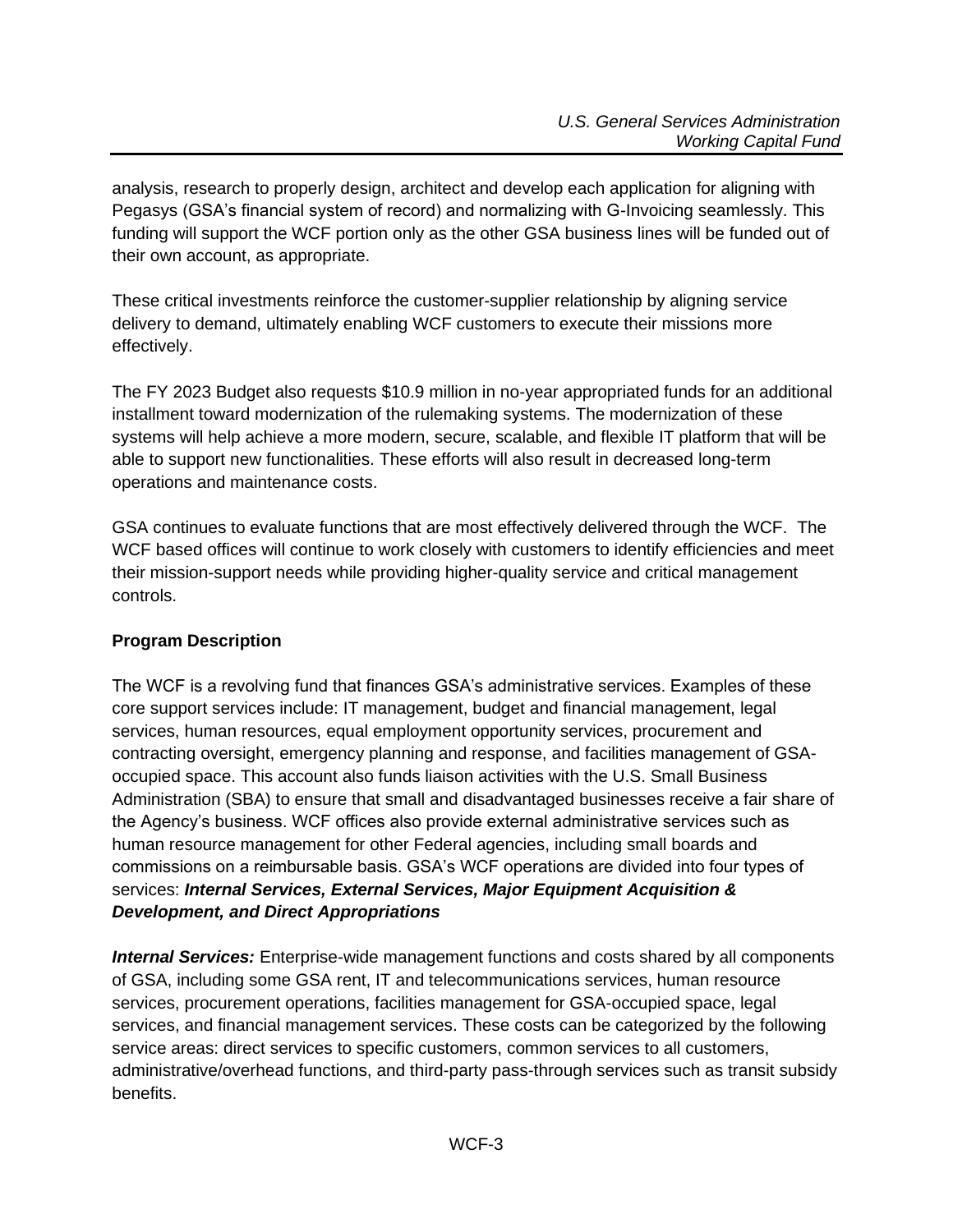**External Services:** The WCF provides or coordinates the delivery of administrative services to other Federal organizations including small boards and commissions as well as larger agencies like OPM. GSA provides human resource services, IT and telecommunications services, and payroll support to these customers. GSA is reimbursed for the cost of providing these services through Interagency Agreements. The WCF also provides administrative support to home state or district offices for members of Congress. To accommodate a growing set of external services as GSA expands its shared service offerings, the Budget requests the flexibility to receive advance payments in the WCF, as discussed in the "Administrative Provisions" section of this Congressional Justification.

*Major Equipment Acquisition & Development:* In accordance with 40 U.S.C. § 3173(d), the equipment acquisition and development activity may be utilized for agency-wide investments to implement the Chief Financial Officers Act of 1990 (CFO Act) such as: acquisition of capital equipment, automated data processing systems, and financial management and management information systems. These funds, which are composed of expired balances transferred from prior-year GSA appropriations, may be used only with the advance approval from the Committees on Appropriations of both houses of Congress.To enable GSA to better comply with the CFO Act, the FY 2023 Budget requests the ability to transfer expired balances in alignment with 40 U.S.C. § 3173(d) as well as the flexibility to use these funds on acquisition of services as well as equipment. The "Administrative Provisions" sections of this Congressional Justification contains two administrative provisions that would allow GSA to better comply with the CFO Act.

*Direct Appropriations:* The FY 2023 Request will support costs necessary for the modernization of critical rulemaking management systems. Also, in FY 2020 GSA received an appropriation in support of the Coronavirus Aid Relief Economic Security (CARES) Act that is being spent in FY20-FY22.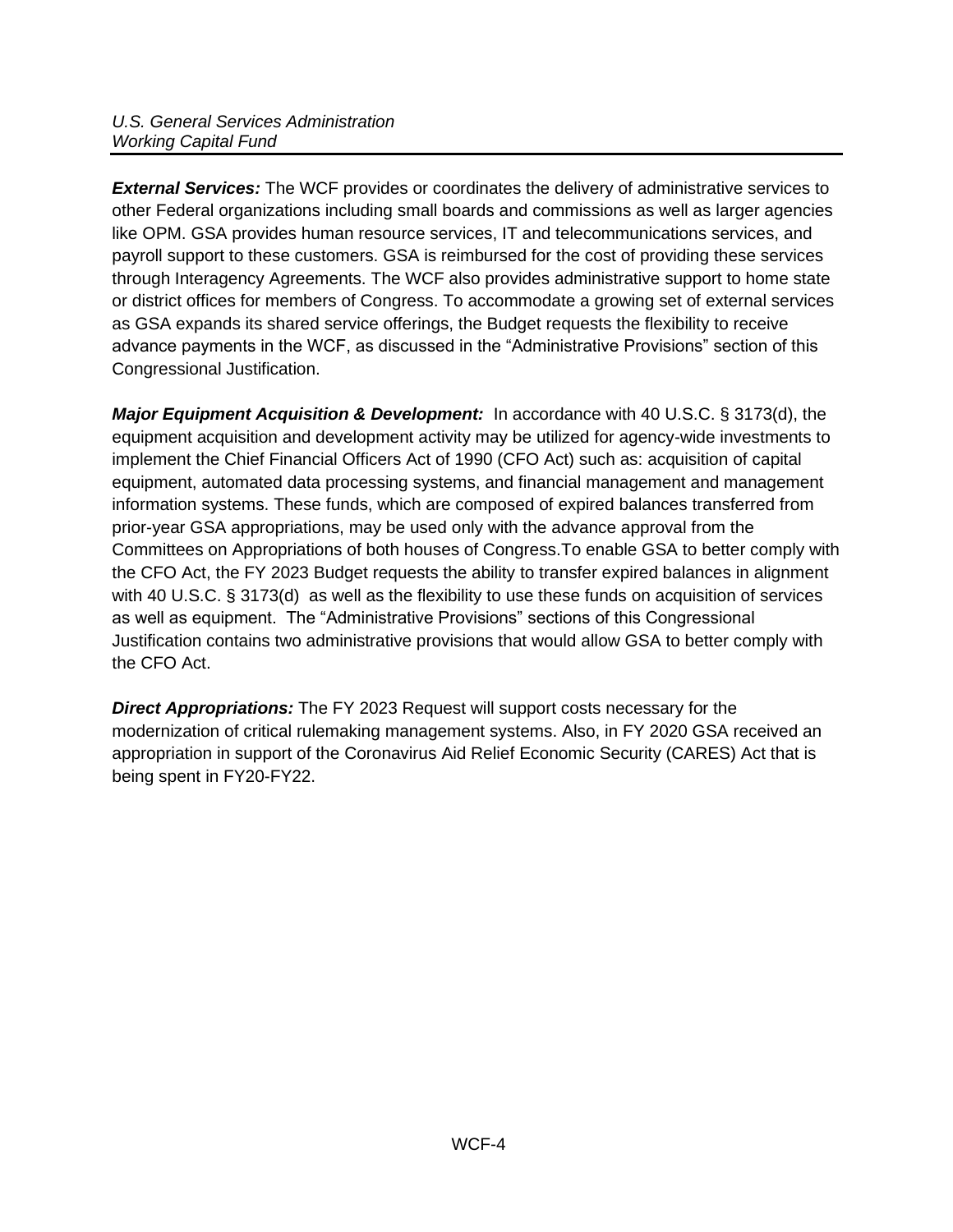## <span id="page-4-0"></span>**Amounts Available for Obligation**

(Dollars in Thousands)

|                                               | <b>FY 2021</b> | <b>FY 2022</b>   | <b>FY 2023</b>   |
|-----------------------------------------------|----------------|------------------|------------------|
|                                               | Actual         | Plan             | <b>Request</b>   |
| <b>Unobligated Balances:</b>                  |                |                  |                  |
| Carry forward                                 | \$<br>120,888  | \$<br>128,978    | \$<br>154,340    |
| Recoveries from prior year balances           | \$<br>31,893   | \$<br>20,000     | \$<br>20,000     |
| Transfers In (Lapsed Balances)                | \$             | \$               | \$               |
| Transfers In (TMF)                            | \$             | \$<br>22,081     | \$<br>6,400      |
| Transfers Out (TMF)                           | \$<br>(9,669)  | \$               |                  |
| <b>Direct Appropriations</b>                  | \$             | \$               | \$<br>10,900     |
| Revenue                                       | \$700,005      | \$<br>740,413    | \$<br>768,293    |
| Obligations:                                  | \$(714, 140)   | \$<br>(757, 131) | \$<br>(795, 550) |
| Major Equipment Acquisition and Development   | [70, 695]      | [70, 695]        | [70, 695]        |
| <b>Total, Unobligated Balances</b>            | \$128,978      | \$<br>154,340    | \$<br>164,384    |
| Revenue:                                      |                |                  |                  |
| <b>Operating Programs:</b>                    |                |                  |                  |
| <b>Internal Services</b>                      | \$670,619      | \$<br>690,019    | \$<br>721,974    |
| <b>External Services</b>                      | \$<br>29,386   | \$<br>50,394     | \$<br>46,319     |
| <b>Total, Revenue</b>                         | \$700,005      | \$<br>740,413    | \$<br>768,293    |
| <b>Obligations:</b>                           |                |                  |                  |
| <b>Operating Programs:</b>                    |                |                  |                  |
| <b>Internal Services</b>                      | \$684,483      | \$<br>705,654    | \$<br>738,331    |
| <b>External Services</b>                      | \$<br>29,386   | \$<br>50,394     | \$<br>46,319     |
| Major Equipment Acquisition and Development   | \$             | \$               | \$               |
| <b>Technology Modernization Fund Projects</b> | \$<br>49       | \$<br>22,643     | \$<br>6,400      |
| <b>Direct Appropriations</b>                  | \$<br>222      | \$<br>521        | \$<br>10,900     |
| <b>Total, Obligations</b>                     | \$<br>714,140  | \$<br>779,212    | \$<br>801,950    |
| <b>Net Outlays</b>                            | \$<br>(6, 765) | \$<br>34,000     | \$<br>1,000      |
| <b>Total Employment (FTE)</b>                 | 1,937          | 2,061            | 2,085            |

### **Notes:**

GSA requests \$10.9 million to modernize rulemaking management systems in FY 2023. FY 2021 and FY 2022 Direct Appropriation obligations are related to CARES Act funding.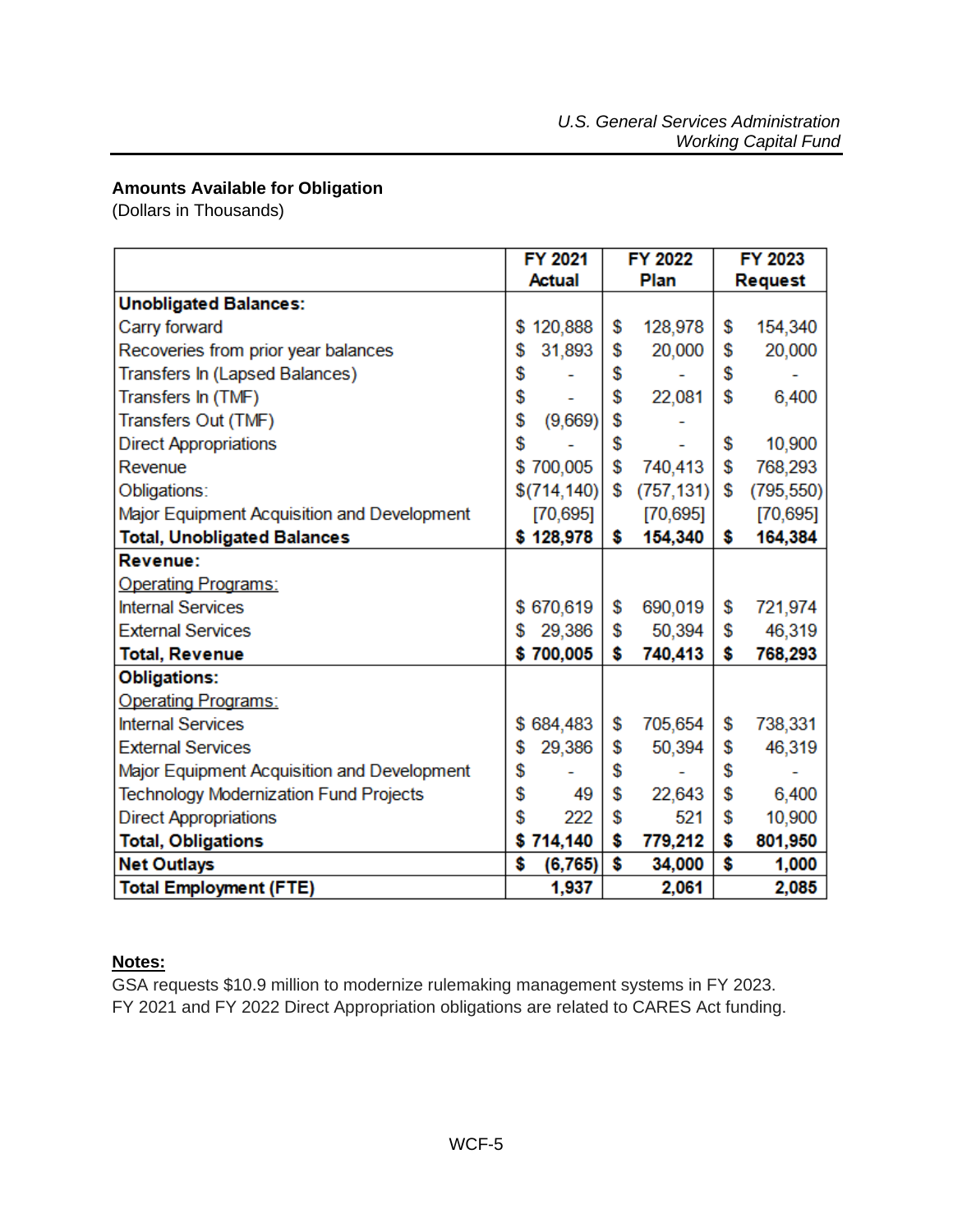## <span id="page-5-0"></span>**Explanation of Changes**

(Dollars in Thousands)

|                                                   |            | Internal                |            | <b>External</b> | <b>Major Equipment</b> |                |               | <b>Technology</b><br><b>Modernization/ARP</b> |            | <b>Direct</b>     |                 | <b>Total</b>      |
|---------------------------------------------------|------------|-------------------------|------------|-----------------|------------------------|----------------|---------------|-----------------------------------------------|------------|-------------------|-----------------|-------------------|
|                                                   | <b>FTE</b> | Amount                  | <b>FTE</b> | <b>Amount</b>   | <b>FTE</b>             | Amount         | <b>FTE</b>    | Amount                                        | <b>FTE</b> | <b>Amount FTE</b> |                 | <b>Amount</b>     |
| FY 2022 CJ                                        |            | 2.021 690.017           | 27         | 46.733          | 0                      | 10.000         | 0             | 0                                             | 0          | 28.500 2.048      |                 | 775.250           |
| Revised FY 2022 Plan<br><b>Net Change</b>         | 13         | 2,034 705,654<br>15,637 | 27<br>0    | 50,394<br>3,661 | 0                      | 0<br>0(10,000) | 0<br>$\bf{0}$ | 22.643<br>22.643                              | 0          | 0(27,979)         | 521 2.061<br>13 | 779,212<br>3,962  |
|                                                   |            |                         |            |                 |                        |                |               |                                               |            |                   |                 |                   |
| FY 2022 CJ                                        |            | 2,021 690,017           | 27         | 46,733          | 0                      | 10,000         | $\bf{0}$      | 0                                             |            | 28,500 2,048      |                 | 775,250           |
| <b>Increases - Investments</b>                    |            |                         |            |                 |                        |                |               |                                               |            |                   |                 |                   |
| <b>GSA IT - Cyber Security</b>                    |            | 2,500                   |            |                 |                        |                |               |                                               |            |                   | o               | 2,500             |
| GSA IT - Financial Data Environment Modernization |            | 1.384                   |            |                 |                        |                |               |                                               |            |                   | o               | 1,384             |
| <b>GSA IT - Database Transformation</b>           |            |                         |            |                 |                        |                |               | 562                                           |            |                   | $\mathbf{0}$    | 562               |
| <b>GSA IT - Zero Trust</b>                        |            |                         |            |                 |                        |                |               | 22.081                                        |            |                   | $\bf{0}$        | 22.081            |
| <b>OCE - Enterprise Digital Experience</b>        | 5          | 994                     |            |                 |                        |                |               |                                               |            |                   | 5               | 994               |
| OSC - GSA.gov website Normalization               |            | 450                     |            |                 |                        |                |               |                                               |            |                   |                 | 450               |
| OGP - Evidence & Evaluation                       |            | 500                     |            |                 |                        |                |               |                                               |            |                   |                 | 500               |
| <b>OHRM - DEIA</b>                                |            | 504                     |            |                 |                        |                |               |                                               |            |                   |                 | 504               |
| <b>OHRM - Talent Teams</b>                        | 6          | 1.849                   |            |                 |                        |                |               |                                               |            |                   | 6               | 1.849             |
| Subtotal, Increases - Investments                 | 14         | 8.181                   | 0          | 0               | 0                      | 0              | $\bf{0}$      | 22,643                                        | 0          | $\bf{0}$          | 14              | 30,824            |
| <b>Increases - Base</b>                           |            |                         |            |                 |                        |                |               |                                               |            |                   |                 |                   |
| <b>GSA IT - Evidence &amp; Evaluation</b>         |            | 155                     |            |                 |                        |                |               |                                               |            |                   | 0               | 155               |
| GSA IT - Laptops to support PBS                   |            | 903                     |            |                 |                        |                |               |                                               |            |                   | o               | 903               |
| <b>GSA IT - Telecom Support</b>                   | 2          | 425                     |            |                 |                        |                |               |                                               |            |                   | $\overline{2}$  | 425               |
| <b>GSA IT - Privacy Mandate</b>                   |            | 50                      |            |                 |                        |                |               |                                               |            |                   | o               | 50                |
| OCFO - PC&B True Up                               | 2          | 2.092                   |            |                 |                        |                |               |                                               |            |                   | $\overline{2}$  | 2.092             |
| OGC - PC&B True Up                                |            | 1.467                   |            |                 |                        |                |               |                                               |            |                   | $\bf{0}$        | 1.467             |
| OGC - Approved FTE during FY 2021                 | 3          | 1.211                   |            |                 |                        |                |               |                                               |            |                   | 3               | 1.211             |
| OHRM - PC&B True Up                               |            | 2,000                   |            |                 |                        |                |               |                                               |            |                   | $\mathbf{0}$    | 2.000             |
| OSC - Approved FTE during FY 2021                 | 8          | 1.108                   |            |                 |                        |                |               |                                               |            |                   | 8               | 1,108             |
| OSC - Approved FTE during FY 2021                 |            | 45                      |            |                 |                        |                |               |                                               |            |                   | 0               | 45                |
| WCF - Increase to External Programs               |            | 0                       |            | 3.661           |                        |                |               |                                               |            |                   | 0               | 3.661             |
| Subtotal, Increases - Base                        | 15         | 9,456                   | 0          | 3,661           | 0                      | 0              | $\bf{0}$      | O                                             | O          | 0                 | 15              | 13,117            |
| Decreases - Base                                  |            |                         |            |                 |                        |                |               |                                               |            |                   |                 |                   |
| <b>OHRM - Transit Subsidy Savings</b>             |            | (2.000)                 |            |                 |                        |                |               |                                               |            |                   | $\bf{0}$        | (2,000)           |
| <b>GSA IT - Reduction to Vacant FTEs</b>          | (10)       | 0                       |            |                 |                        |                |               |                                               |            |                   | (10)            | 0                 |
| <b>OAS - Reduction to Vacant FTEs</b>             | (6)        | 0                       |            |                 |                        |                |               |                                               |            |                   | (6)             |                   |
| <b>OCFO</b> - Major Acquisition and Development   |            |                         |            |                 |                        | (10,000)       |               |                                               |            |                   | 0               | (10.000)          |
| <b>Direct Appropriations</b>                      |            |                         |            |                 |                        |                |               |                                               |            | (27.979)          | 0               | (27, 979)         |
| Subtotal, Decreases - Base                        | (16)       | (2,000)                 | 0          | 0               |                        | 0(10,000)      | 0             | 0                                             |            | 0(27,979)         | (16)            | (39, 979)         |
| <b>Net Change</b>                                 | $13-13$    | 15,637                  | 0          | 3.661           |                        | 0(10,000)      | $\bf{0}$      | 22.643                                        |            | 0(27.979)         | 13              | 3.962             |
| Revised FY 2022 Plan                              |            | 2.034 705.654           |            | 27 50.394       | 0                      | $\mathbf{0}$   | 0             | 22.643                                        | 0          |                   |                 | 521 2.061 779.212 |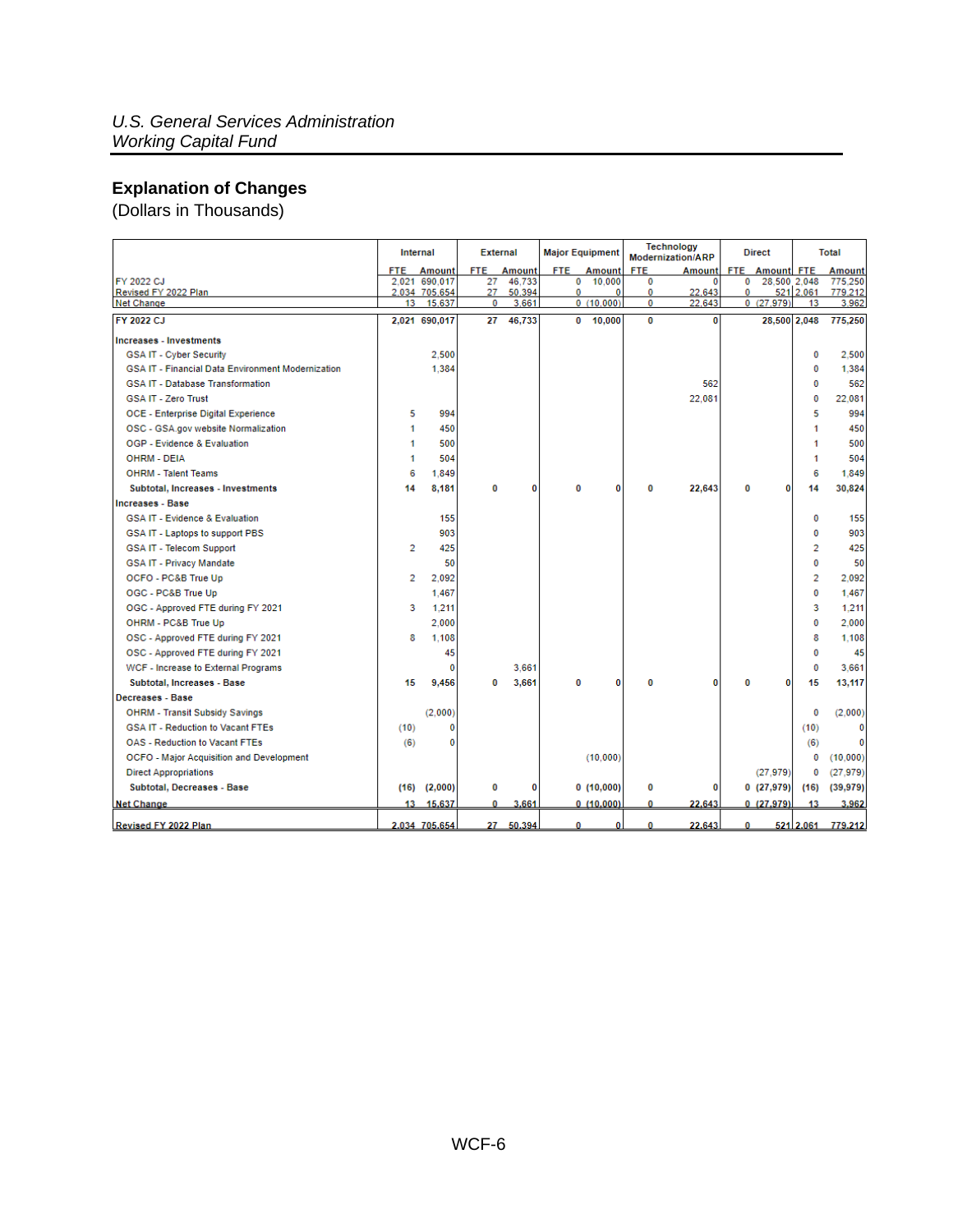### *U.S. General Services Administration Working Capital Fund*

|                                                         | Internal |               | External   |         |     | <b>Major Equipment</b> | Technology<br>Modernization/ARP |           |            | <b>Direct</b> |            | Total     |
|---------------------------------------------------------|----------|---------------|------------|---------|-----|------------------------|---------------------------------|-----------|------------|---------------|------------|-----------|
|                                                         | FTE      | Amount        | <b>FTE</b> | Amount  | FTE | Amount                 | <b>FTE</b>                      | Amount    | <b>FTE</b> | Amount        | <b>FTE</b> | Amount    |
| Revised FY 2022 Plan                                    | 2.034    | 705.654       | 27         | 50,394  | Ō   |                        | Ō                               | 22.643    | Ō          | 521           | 2.061      | 779.212   |
| FY 2023 Request                                         | 2.058    | 738,331       | 27         | 46,319  | 0   | 0                      | 0                               | 6,400     | 0          | 10,900        | 2.085      | 801.950   |
| Net Change                                              | 24       | 32.677        | 0          | (4.075) | ō   | 0                      | Ō                               | (16, 243) | Ō          | 10.379        | 24         | 22,738    |
| Revised FY 2022 Plan                                    | 2.034    | 705,654       | 27         | 50.394  | o   | o                      | Ō                               | 22.643    | o          | 521           | 2.061      | 779.212   |
| Transfers (In / Out)                                    |          |               |            |         |     |                        |                                 |           |            |               |            |           |
| GSA IT - Transfer of PBS Support Contract to PBS Approp |          | (3.846)       |            |         |     |                        |                                 |           |            |               |            | (3,846)   |
| Subtotal, Transfers (In / Out)                          | 0        | (3,846)       | 0          | 0       | 0   | ٥                      |                                 |           | ٥          | ٥             | ٥          | (3, 846)  |
| Increases - Investments                                 |          |               |            |         |     |                        |                                 |           |            |               |            |           |
| <b>GSA IT - Zero Trust</b>                              |          |               |            |         |     |                        |                                 | 6,400     |            |               | 0          | 6.400     |
| <b>GSA IT - Cyber Security</b>                          |          | 2,500         |            |         |     |                        |                                 |           |            |               |            | 2,500     |
| GSA IT - Hardware for End of Life Equipment             |          | 2.218         |            |         |     |                        |                                 |           |            |               |            | 2.218     |
| GSA IT - G-Invoicing                                    |          | 3.100         |            |         |     |                        |                                 |           |            |               |            | 3.100     |
| GSA IT - Financial Data Environment Modernization       |          | 1.625         |            |         |     |                        |                                 |           |            |               |            | 1.625     |
| GSA IT - Internet Protocol 6 (IPV6)                     |          | 3,000         |            |         |     |                        |                                 |           |            |               |            | 3,000     |
| OAS - Regional Office Modernization                     |          | 5,000         |            |         |     |                        |                                 |           |            |               |            | 5,000     |
| OMA - PTT SCIF Refresh                                  |          | 300           |            |         |     |                        |                                 |           |            |               |            | 300       |
| TTS - Rulemaking Systems Modernization                  |          |               |            |         |     |                        |                                 |           |            | 10,900        |            | 10,900    |
| OGP - Evidence & Evaluation                             |          | 500           |            |         |     |                        |                                 |           |            |               |            | 500       |
| OCFO - Major Acquisition and Development                |          |               |            |         |     |                        |                                 |           |            |               | o          | O         |
| Subtotal, Investments                                   | ٥        | 18,243        | ٥          | o       | 0   | ٥                      | Ō                               | 6,400     | ٥          | 10,900        | ٥          | 35,543    |
| Increases - Base                                        |          |               |            |         |     |                        |                                 |           |            |               |            |           |
| GSA IT - Additional Staffing                            | 8        | 1,796         |            |         |     |                        |                                 |           |            |               | 8          | 1,796     |
| GSA IT - Laptops to support PBS                         |          | 240           |            |         |     |                        |                                 |           |            |               |            | 240       |
| OAS - PC&B True Up                                      |          | 1.235         |            |         |     |                        |                                 |           |            |               |            | 1.235     |
| OCE - Additional Staffing                               | 3        | 568           |            |         |     |                        |                                 |           |            |               | 3          | 568       |
| OCFO - Budget System Licenses                           |          | 300           |            |         |     |                        |                                 |           |            |               |            | 300       |
| OCFO - PC&B True Up                                     |          | 293           |            |         |     |                        |                                 |           |            |               |            | 293       |
| OMA - SSCLoB Increase                                   |          | 46            |            |         |     |                        |                                 |           |            |               |            | 46        |
| OCR - iComplaint Database System                        |          | 30            |            |         |     |                        |                                 |           |            |               |            | 30        |
| OCR - Civility & Respect in the Workplace Training      |          | 250           |            |         |     |                        |                                 |           |            |               |            | 250       |
| OGC - Additional Staffing                               | Δ        | 649           |            |         |     |                        |                                 |           |            |               | 4          | 649       |
| OGP - PC&B True Up                                      |          | 260           |            |         |     |                        |                                 |           |            |               |            | 260       |
| OGP - Additional Staffing                               | 1        | 250           |            |         |     |                        |                                 |           |            |               | ٠          | 250       |
| OGP - Teaching School Support                           |          | 145           |            |         |     |                        |                                 |           |            |               |            | 145       |
| OHRM - Additional Staffing                              | 5        | 850           |            |         |     |                        |                                 |           |            |               | 5          | 850       |
| OHRM - Contribution for FEB LoB                         |          | 300           |            |         |     |                        |                                 |           |            |               | 0          | 300       |
| OSC - PC&B True Up                                      |          | 612           |            |         |     |                        |                                 |           |            |               |            | 612       |
| OSDBU - Additional Staffing & Travel                    | я        | 729           |            |         |     |                        |                                 |           |            |               | я          | 729       |
| WCF - 4.6% Payraise                                     |          | 11,658        |            |         |     |                        |                                 |           |            |               |            | 11,658    |
| Subtotal, Increases - Base<br><b>Decreases - Вазе</b>   | 24       | 20,211        | ٥          | ۰       | o   | ٥                      | ٥                               | ٥         | O          | 0             | 24         | 20,211    |
|                                                         |          |               |            |         |     |                        |                                 |           |            |               |            |           |
| GSA IT - TMF (Non-Recur)                                |          |               |            |         |     |                        |                                 | (22, 643) |            |               |            | (22, 643) |
| OAS - CARES ACT (Non-Recur)                             |          |               |            |         |     |                        |                                 |           |            | (521)         |            | (521)     |
| OHRM - DEIA Non Recur                                   |          | (62)          |            |         |     |                        |                                 |           |            |               |            | (62)      |
| OHRM - Workers Compensation Efficiencies                |          | (1,700)       |            |         |     |                        |                                 |           |            |               |            | (1,700)   |
| <b>OSDBU - IT Contract Savings</b>                      |          | (169)         |            |         |     |                        |                                 |           |            |               |            | (169)     |
| WCF - Reduction to External Programs                    |          |               |            | (4,075) |     |                        |                                 |           |            |               |            | (4,075)   |
| Subtotal, Decreases - Base                              | 0        | (1, 931)      | 0          | (4,075) | 0   | ٥                      | 0                               | (22, 643) | 0          | (521)         | ۰          | (29, 170) |
| Net Change                                              | 24       | 32,677        | 0          | (4,075) | o   | 0                      |                                 | (16, 243) | ٥          | 10,379        | 24         | 22,738    |
| FY 2023 Request                                         |          | 2.058 738.331 | 27         | 46,319  | 0   | $\bullet$              | Ō                               | 6,400     | 0          | 10,900        | 2.085      | 801.950   |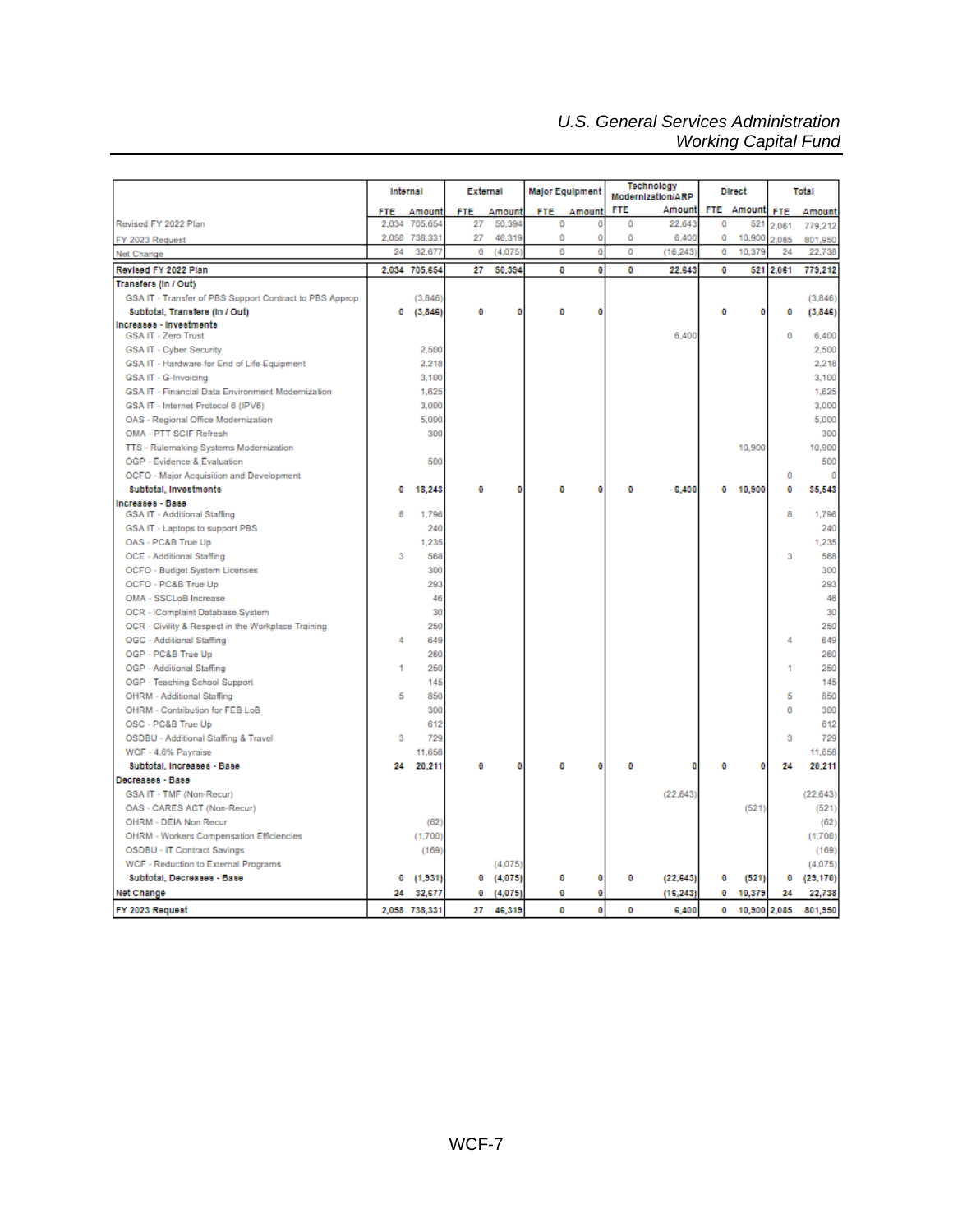## <span id="page-7-0"></span>**Working Capital Fund by Staff Office**

(Dollars in Thousands)

|                                                     |            | FY 2021                   |            | FY 2022      |            | FY 2023                          |
|-----------------------------------------------------|------------|---------------------------|------------|--------------|------------|----------------------------------|
|                                                     | <b>FTE</b> | <b>Actual</b>             | <b>FTE</b> | Plan         | <b>FTE</b> | Request                          |
| Office of GSA Information Technology                | 480        | \$298,411                 | 496        | \$295,590    | 504        | 309,379<br>\$                    |
| Office of Chief Financial Officer                   | 531        | \$99,287                  | 550        | \$104,463    | 550        | S<br>108,083                     |
| Financial Management Line of Business (FMLoB)       | $\bf{0}$   | \$53,579                  | 0          | \$59.193     | $\bf{0}$   | \$<br>59,193                     |
| Office of Human Resources Management                | 332        | \$69,604                  | 345        | \$77,540     | 350        | 78,654<br>\$                     |
| Office of Administrative Services                   | 126        | \$54,166                  | 128        | \$49,744     | 128        | \$<br>56,648                     |
| Office of Mission Assurance                         | 102        | \$40,393                  | 126        | \$43,511     | 126        | \$<br>44,485                     |
| Office of General Counsel                           | 165        | \$32,133                  | 180        | \$34,692     | 184        | \$<br>36,563                     |
| Office of Government-wide Policy                    | 42         | 9,562<br>\$               | 41         | \$10,190     | 42         | 11,617<br>\$                     |
| Office of Strategic Communication                   | 81         | 14,809<br>S.              | 94         | \$16,508     | 94         | 17,626<br>\$                     |
| Office of Civil Rights                              | 17         | 3,584<br>\$               | 23         | 4.037<br>S   | 23         | \$<br>4.444                      |
| Office of Small Business Utilization                | 35         | \$<br>6,991               | 38         | \$<br>6,895  | 41         | \$<br>7,694                      |
| Office of Customer Experience                       | 8          | 1,963<br>\$               | 13         | \$<br>3,291  | 16         | \$<br>3,945                      |
| Subtotal, Staff Office Internal Authority           | 1,919      | \$684,483                 | 2,034      | \$705,654    | 2,058      | \$<br>738,331                    |
| Office of GSA Information Technology                | 0          | \$<br>4,591               | 0          | \$<br>4,591  | 0          | $\overline{\mathbb{S}}$<br>4,591 |
| Office of Chief Financial Officer                   | 9          | \$<br>2,365               | 9          | \$<br>12,136 | 9          | \$<br>12,136                     |
| Financial Management Line of Business (FMLoB)       | 0          | \$<br>564                 | 0          | \$<br>552    | 0          | \$<br>552                        |
| Office of Human Resources Management                | 0          | \$                        | 0          | \$           | 0          | \$                               |
| Office of Administrative Services                   | 4          | \$<br>1,400               | 6          | \$<br>1,573  | 6          | \$<br>1,573                      |
| Office of Mission Assurance                         | 0          | 1.278<br>\$               | 0          | \$<br>3,000  | 0          | \$<br>3.000                      |
| Office of Government-wide Policy                    | 5          | 18.172<br>\$              | 6          | \$<br>16,197 | 6          | \$<br>12.197                     |
| <b>TTS eRulemaking Program</b>                      | 0          | \$<br>L,                  | 6          | 10,800<br>\$ | 6          | \$<br>10,800                     |
| Office of Congressional & Intergovernmental Affairs | 0          | \$<br>911                 | 0          | \$<br>1,285  | 0          | \$<br>1,210                      |
| Office of Customer Experience                       | 0          | \$<br>100                 | 0          | \$<br>200    | 0          | \$<br>200                        |
| Office of Civil Rights                              | 0          | \$<br>5                   | 0          | \$<br>60     | 0          | \$<br>60                         |
| Subtotal, Staff Office External Authority           | 18         | $\overline{\$}$<br>29,386 | 27         | \$<br>50,394 | 27         | \$<br>46,319                     |
| <b>TMF</b> - Database Transformation                | 0          | S<br>49                   | 0          | \$<br>562    |            | \$                               |
| Subtotal, Technology Modernization Funds            | 0          | \$<br>49                  | 0          | \$<br>562    | 0          | \$<br>٠                          |
| <b>Emergency Paid Leave</b>                         | 0          | \$<br>39                  | 0          | \$<br>÷,     | 0          | \$                               |
| COVID-19                                            | 0          | \$<br>183                 | 0          | \$<br>521    | 0          | \$                               |
| <b>TTS Rulemaking Systems Modernization</b>         | 0          | \$                        | 0          | \$           |            | \$<br>10.900                     |
| <b>Subtotal, Direct Appropriations</b>              | 0          | \$<br>222                 | 0          | \$<br>521    | 0          | 10,900<br>\$                     |
| Total, Working Capital Fund (262X)                  | 1,937      | \$714,140                 | 2.061      | \$757,131    | 2,085      | \$<br>795,550                    |
| <b>TMF - American Rescue Plan</b>                   | 0          | \$                        | 0          | \$22,081     | 0          | \$<br>6,400                      |
| Subtotal, American Rescue Plan                      | 0          | \$                        | 0          | \$22,081     | 0          | \$<br>6,400                      |
| <b>Total, Working Capital Fund</b>                  | 1,937      | \$714,140                 | 2.061      | \$779,212    | 2,085      | \$<br>801,950                    |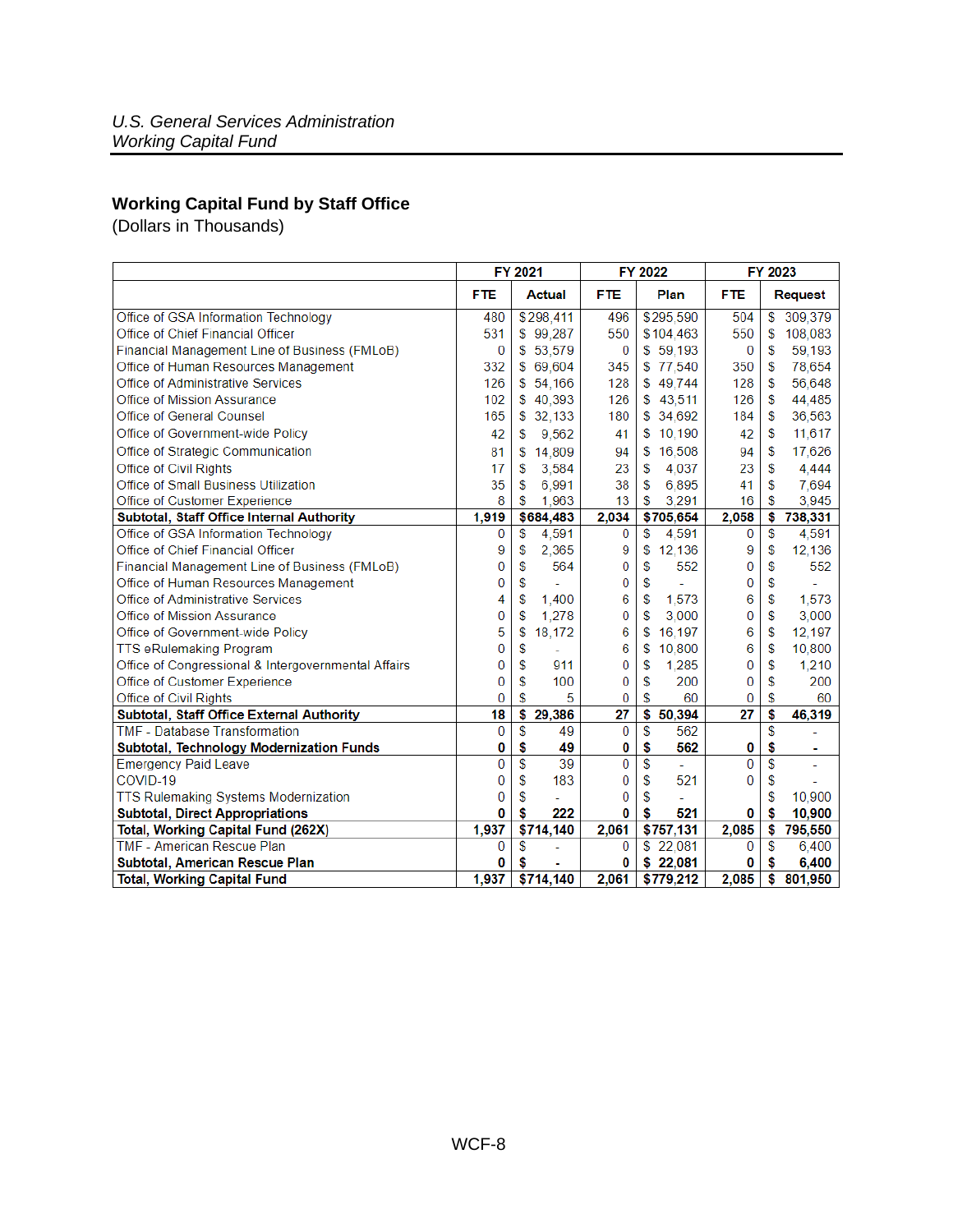## <span id="page-8-0"></span>**Working Capital Fund Obligations by Object Class**

(Dollars in Thousands)

|      |                                             | FY 2021       | FY 2022       |         | FY 2023   |
|------|---------------------------------------------|---------------|---------------|---------|-----------|
|      |                                             | Actual        | Plan          | Request |           |
| 11.1 |                                             | \$<br>233,654 | \$<br>250,108 |         | \$265,532 |
| 11.3 | Other than full-time permanent              | \$<br>3,391   | \$<br>200     | \$      | 200       |
| 11.5 | Other personnel compensation                | \$<br>8,666   | \$<br>4,747   | \$      | 4,877     |
| 11.8 | Special personnel services payments         | \$            | \$            | \$      |           |
| 12.1 | Civilian personnel benefits                 | \$<br>95,917  | \$<br>88,101  | \$      | 92,050    |
| 13.0 | Benefits for former personnel               | \$<br>521     | \$<br>258     | \$      | 156       |
| 21.0 | Travel and transportation of persons        | \$<br>3,401   | \$<br>5,573   | \$      | 5,634     |
| 22.0 | Transportation of things                    | \$<br>832     | \$<br>1,198   | \$      | 1,198     |
| 23.1 |                                             | \$<br>16,662  | \$<br>18,661  | \$      | 18,742    |
| 23.2 |                                             | \$            | \$            | \$      |           |
| 23.3 | Communications and utilities                | \$<br>21,696  | \$<br>24,036  | \$      | 24,251    |
| 24.0 |                                             | \$<br>84      | \$<br>64      | \$      | 64        |
| 25.1 | Advisory and assistance services            | \$<br>223,399 | \$<br>229,874 |         | \$241,783 |
| 25.2 | Other services from non-Federal sources     | \$<br>3,871   | \$<br>2,899   | \$      | 2,956     |
| 25.3 | Other goods & services from Federal sources | \$<br>38,783  | \$<br>62,634  | \$      | 62,699    |
| 25.4 | Operation and maintenance of facilities     | \$<br>97      | \$<br>4,165   | \$      | 9,215     |
| 25.6 |                                             | \$            | \$            | \$      |           |
| 25.7 | Operation and maintenance of equipment      | \$<br>230     | \$            | \$      |           |
| 26.0 |                                             | \$<br>579     | \$<br>644     | \$      | 629       |
| 31.0 |                                             | \$<br>59,232  | \$<br>63,965  | \$      | 65,558    |
| 32.0 |                                             | \$<br>192     | \$            | S       |           |
| 42.0 | Insurance claims and indemnities.           | \$<br>2,933   | \$<br>5       | \$      | 5         |
| 43.0 |                                             | \$            | \$            | S       |           |
| 99.0 | Obligations, Appropriated (Annual)          | \$<br>714,140 | \$<br>757,131 |         | \$795,550 |
|      | Subtotal, PC&B                              | \$<br>342,149 | \$<br>343,414 |         | \$362,815 |
|      | Subtotal, Non-labor                         | \$<br>371,991 | \$<br>413,717 |         | \$432,735 |

Note: GSA requests \$10.9 million to modernize rulemaking management systems in FY 2023.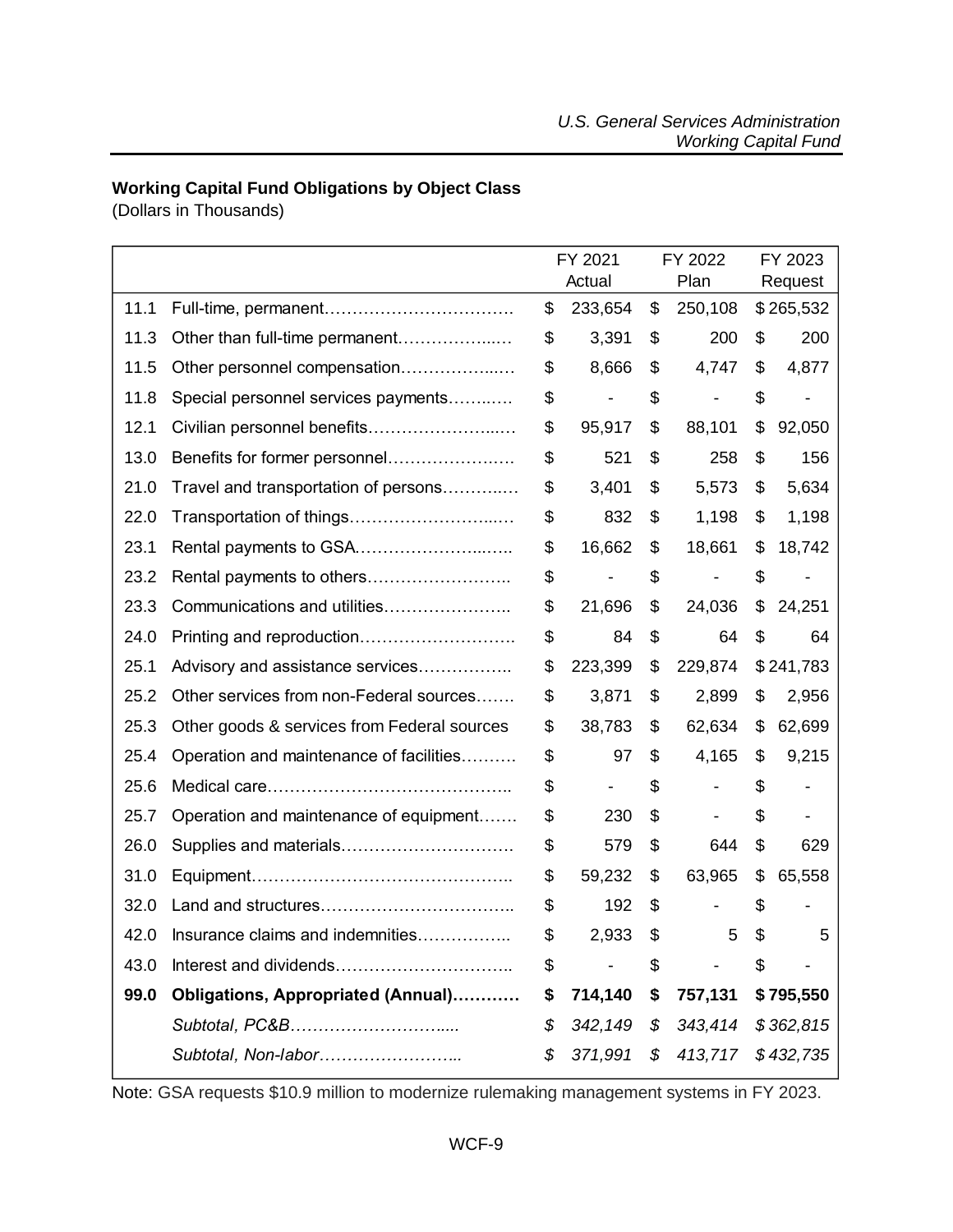|      |                                    |    | FY 2021                  | FY 2022 |                          |      | FY 2023       |
|------|------------------------------------|----|--------------------------|---------|--------------------------|------|---------------|
|      |                                    |    | Actual                   | Plan    |                          |      | Request       |
| 25.1 | Advisory and assistance services   | \$ | $\sim 100$               |         | \$11,519                 | \$   | 6,400         |
| 31.0 |                                    | \$ | $\blacksquare$           | \$      | 10,562                   | - \$ | $\frac{1}{2}$ |
| 99.0 | Obligations, Appropriated (Annual) | \$ | $\blacksquare$           | \$      | 22,081                   | \$   | 6.400         |
|      |                                    | \$ | $\overline{\phantom{0}}$ | S       | $\overline{\phantom{a}}$ | S    |               |
|      | Subtotal, Non-labor                | S  | $\overline{\phantom{0}}$ | S.      | 22,081                   | \$   | 6,400         |
|      |                                    |    |                          |         |                          |      |               |

### **Multi Year FY 2021 - FY 2025 ARP Funds – Awarded GSA TMF Projects**

#### <span id="page-9-0"></span>**Description of WCF Services by Office**

### **Office of GSA Information Technology (GSA IT): FY 2023 Estimate - \$314 million**

#### Internal Services: FY 2023 Budget Estimate - \$309.3 million

Providing IT support to all GSA offices, GSA IT designs and delivers innovative IT solutions that ensure integration between GSA systems and organizations. GSA IT directly supports GSA's management objectives to streamline and modernize IT, support cybersecurity, capture highquality data to support decision making, and improve customer experience. In its execution of IT services, GSA IT incorporates its business knowledge and technological expertise to identify the best solution available for its customers.

GSA IT provides a standardized agency-wide approach to infrastructure management and operations designed to maximize resources and optimize the efficiency of enterprise systems and organizational staff. GSA IT manages internal IT assets, server resources, network resources, and end-user devices. These responsibilities include: planning and governance, systems access controls, systems user training, IT security and integrity, local support, help desk functions, circuits, wireless services, teleconferencing, and telephony.

GSA IT faces increased demand for services from GSA business lines, while continuing to modernize the delivery of IT services to the agency. To enhance its delivery, GSA IT needs to have the right level of skilled staff and contractor support to meet business line needs, stay abreast of current technological initiatives, and remain innovative. To that end, GSA IT is working closely with the Office of Human Resource Management to identify appropriate training and conduct targeted hiring to acquire employees with the needed skills.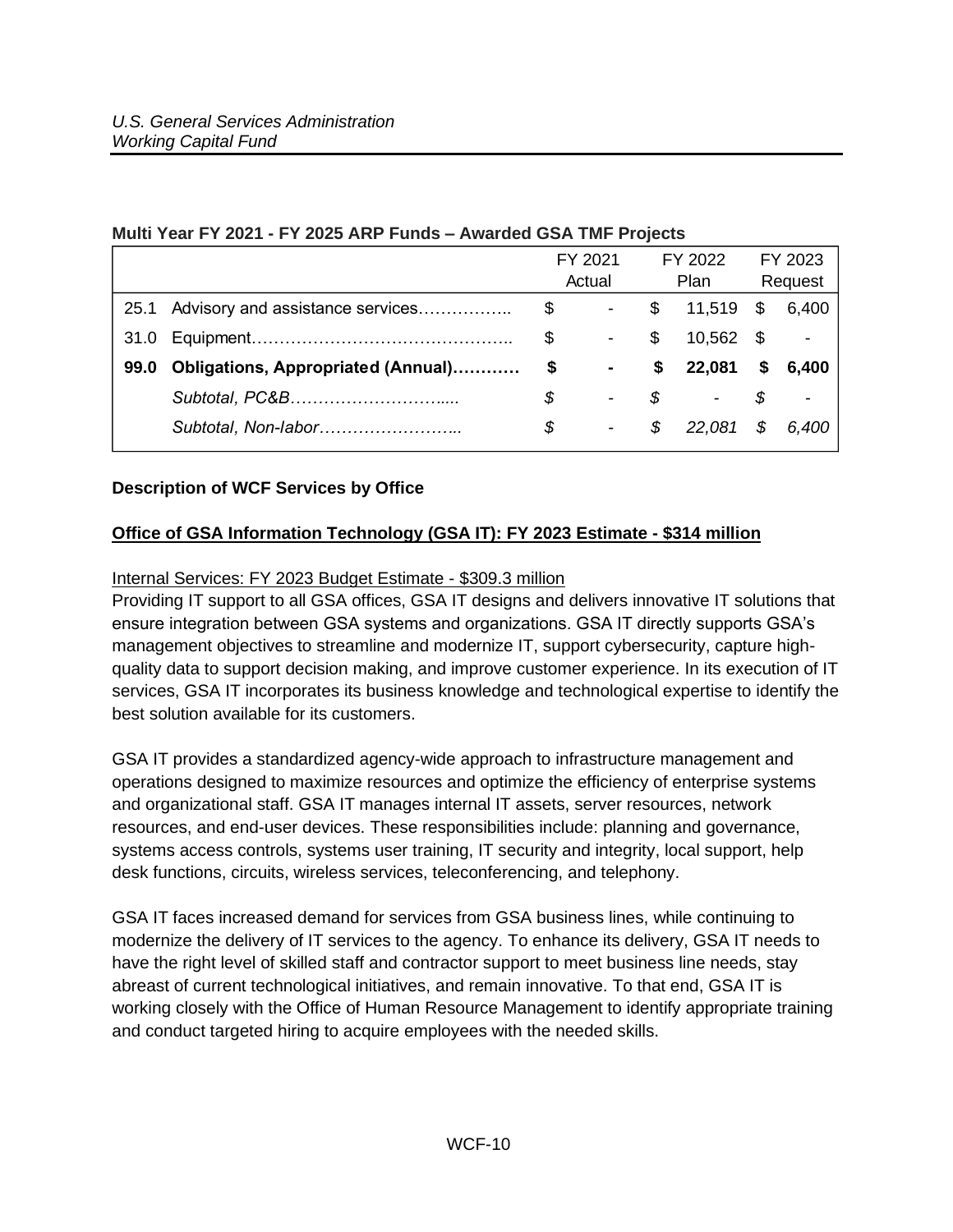## External Services: FY 2023 Budget Estimate - \$4.6 million

The Office of GSA IT provides a cost-effective, secure platform to deliver administrative systems services to external clients. The Office of Corporate IT Services provides professional systems support for payroll and labor distribution systems. This Office supports other IT functions such as business requirements and change management, systems operations and maintenance, financial data management and reporting, systems access control, security and integrity, systems user training, and help desk support. The Office of Acquisition IT Services also supports customers using GSA acquisition systems and IT knowledge to facilitate the development of requirements, cost estimates, and plans for replacing legacy systems.

### **Office of the Chief Financial Officer: FY 2023 Estimate - \$120.2 million**

#### Internal Services: FY 2023 Estimate - \$108 million

The Office of the Chief Financial Officer (OCFO) provides GSA with financial management services including budget formulation and execution, financial reporting and operations, internal controls, data management and analytics, performance management, and audit management and accountability. OCFO is responsible for the development, submission, and execution of the annual GSA Budget, the GSA Strategic Plan, the Annual Performance Plan, and the Agency Financial Report.

OCFO will continue to serve as a partner and financial advisor to GSA's Services and Staff Offices and lead value generation for GSA and the Federal Government by delivering highvalue services such as data analytics, business planning, and performance management. OCFO is leading GSA's efforts to implement robotic process automation, to increase the agency's capacity to more efficiently and effectively manage workload, enhance employee experience, and drive increased value for internal and external partners.

OCFO will continue to deliver high performance in managing traditional financial management activities, such as improving internal controls, supporting the annual financial statement audit, and managing our financial management shared services provider, the U.S. Department of Agriculture. In addition, OCFO has established an office to improve program audit management that will include an objective assessment capability to ensure GSA is addressing potential risk areas that are identified by agency leadership or through the GSA Office of Inspector General (OIG) and Government Accountability Office (GAO).

### External Services: FY 2023 Estimate - \$12.1 million

OCFO provides payroll support to 33 independent agencies, boards, and commissions on a fee-for-service basis. OCFO is also leveraging GSA's deep experience in process automation and transformation to solve complex business challenges across the Government. This program promotes the adoption of emerging automation technologies and rapid process transformation through the Federal Robotic Process Automation (RPA) Community of Practice (COP).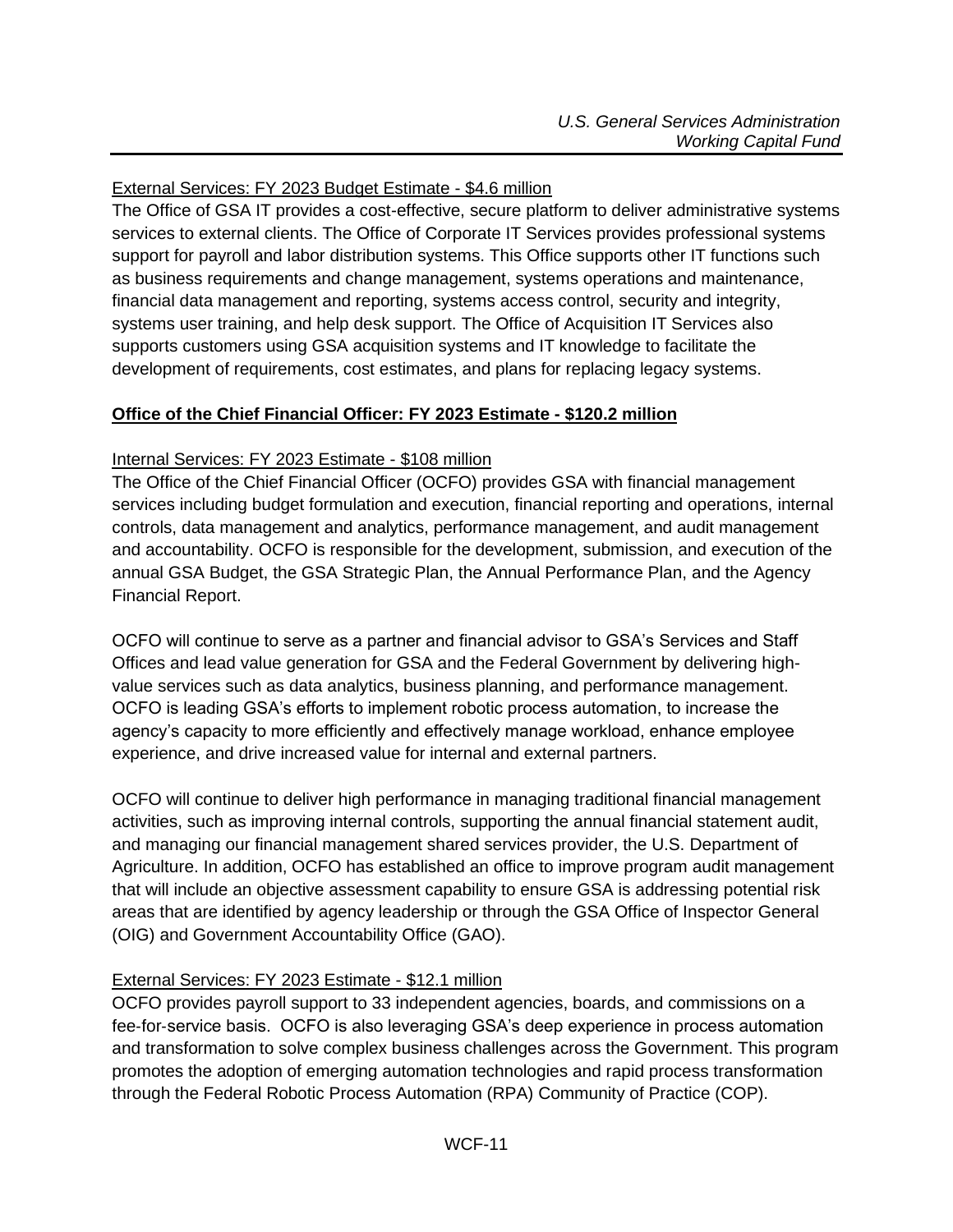Leadership within the RPA COP mentors other agencies and provides regular Government-wide engagements and best practices that include RPA, Intelligent Automation, and adoption of process transformation methodologies.

## Major Equipment Acquisition & Development: FY 2023 Estimate – \$0

Per 40 U.S.C. § 3173(d), the equipment acquisition and development activity may be utilized for agency-wide investments to implement the Chief Financial Officers Act of 1990 such as: acquisition of capital equipment, automated data processing systems, and financial management and management information systems. GSA will submit any proposed projects requesting to use this funding to Congress for approval as required by 40 U.S.C. § 3173(d).

## **Financial Management Line of Business (FMLoB): FY 2023 Estimate - \$59.8 million**

## Internal Services: FY 2023 Estimate - \$59.2 million

In line with Government-wide efforts to utilize financial shared services, GSA divested its Financial Shared Service Provider (FSSP) Line of Business to the U.S. Department of Agriculture (USDA) in March 2015 to focus on its core mission. USDA also assumed responsibility for routine upgrades and O&M of GSA's primary financial management system, Pegasys. GSA continues to use this system through a partnership with USDA.

## External Services: FY 2023 Estimate - \$552 thousand

The FMLoB coordinates the delivery of financial management support to a variety of smaller agencies or commissions and boards enacted in legislation. Such enabling legislation outlines broad conditions that allow GSA to provide financial management or other administrative services. GSA enters into interagency agreements with these smaller agencies and recoups costs for arranging delivery of financial or administrative services on a reimbursable basis.

## **Office of Human Resources Management: FY 2023 Estimate - \$78.6 million**

## Internal Services: FY 2023 Estimate - \$78.6 million

The Office of Human Resources Management (OHRM) is focused on helping GSA attract, motivate, develop, retain, and reward employees. OHRM, led by the Chief Human Capital Officer, provides and maintains an evolving portfolio of effective and innovative end-to-end human resource and human capital solutions that meet partner and external stakeholder needs, including the delivery of meaningful Human Resource (HR) data, analysis, and consultation to help customers make informed business decisions. Through improved service delivery models, OHRM is focused on hiring, developing, and retaining a talented and diverse mission-ready GSA workforce in critical job series including building management, acquisition, information technology, finance and human resources.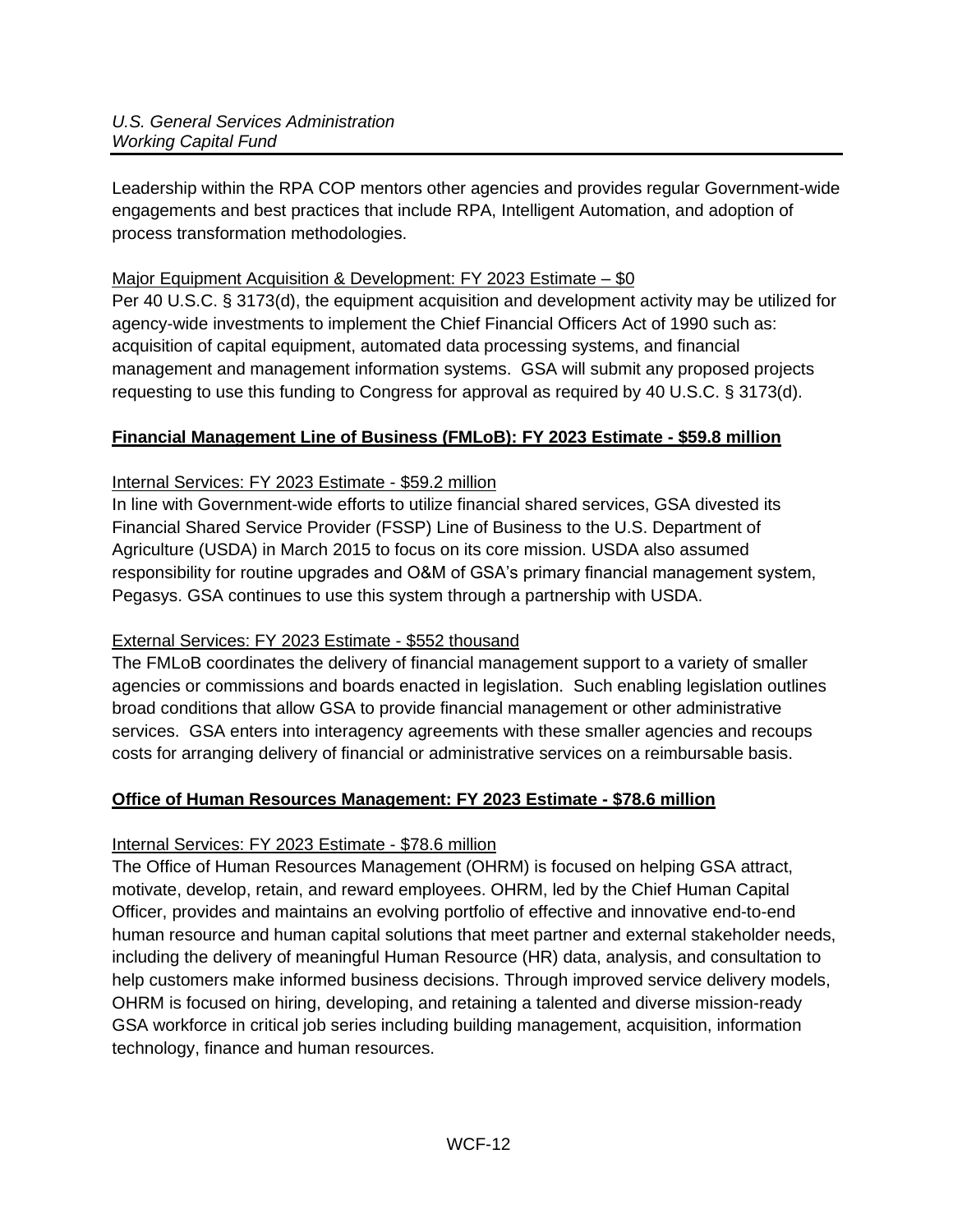OHRM provides HR services in a consolidated manner to reduce redundancy within business lines while still ensuring a high standard of service for recruitment, staffing, and employee development. These services include GSA enterprise-wide programs such as workers' compensation, transit subsidy, health room services, childcare subsidy, and unemployment compensation. Funding also provides training contracted through one of OHRM's multiple blanket purchase agreements that covers a wide range of classes and programs. Efficiencies gained through the recertification process in both the transit and childcare subsidies reduced costs by \$2 million. In FY 2023, OHRM will remain focused on workforce planning efforts, continuing the Workforce Planning Community of Practice, and continuing to incorporate hiring assessment best practices through process and technology advancement.

The OHRM funding level includes \$5.5 million to fund operations & maintenance (O&M) support for the HR Links system, that includes Time and Attendance functionality. OHRM will also continue to focus on return-to-work programs and workers' compensation case file reviews in an effort to reduce the overall costs of the workers' compensation program. Recent efficiencies reduced the internal cost of workers' compensation by \$1.7 million, and additional efficiencies are expected with the purchase of a new workers' compensation case management system in FY 2021.

Due to the success of OHRM's Emerging Leaders Program (ELP), GSA will continue to improve and expand its capstone program for high potential entry levels into the Enterprise ELP (EELP). The EELP will allow Agency-wide participation, double the cohort size, and introduce several career tracks that are targeted towards GSA's mission-critical occupations. The budget comprises the training, salaries, benefits, career ladder promotions, and within-grade-increases for the participants.

## **Office of Administrative Services: FY 2023 Estimate - \$58.3 million**

### Internal Services: FY 2023 Estimate - \$56.7 million

The Office of Administrative Services (OAS) is responsible for administrative and management services for GSA. These include, but are not limited to: executive correspondence, forms, directives, internal contracting, and travel and purchase card oversight. OAS also staffs 11 locations and manages 10 workplace programs including: Internal Real Estate, Workplace Services, Fleet, Personal Property, Occupational Safety and Health, Print Services, Print Management, Acquisition Support, Mail, and Assistive Technology. OAS oversees rent and security expenditures for offices funded by the WCF in GSA-occupied space including GSA's Washington, DC, facility at 1800 F Street, NW.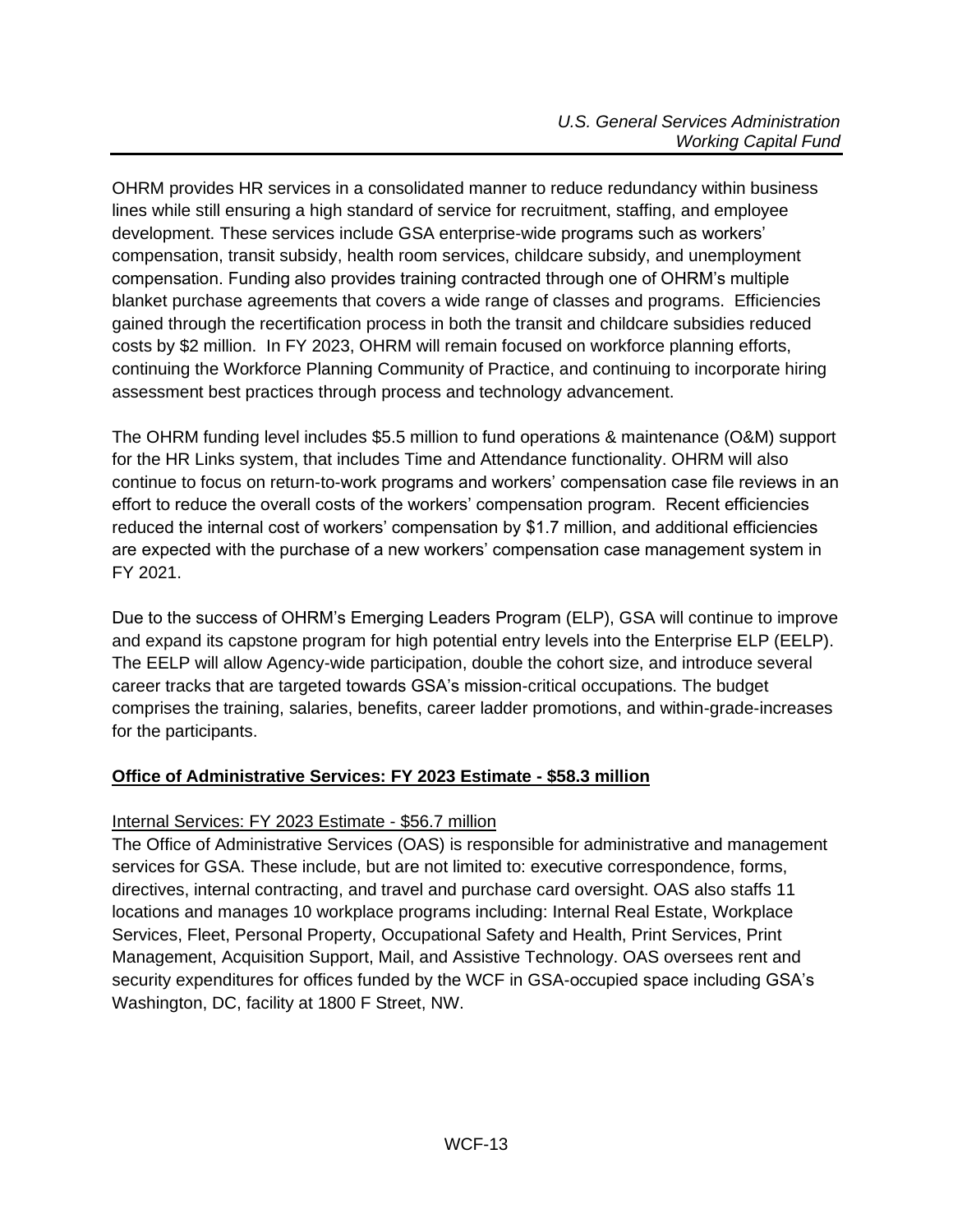OAS's FY 2023 estimate of \$56.7 million funds major areas of responsibility including payment of GSA internal fleet program, funding nationwide space alteration and maintenance requests, and payments for rent and security costs of all GSA WCF organizations.

## External Services: FY 2023 Estimate - \$1.6 million

OAS' Office of Presidential and Congressional Agency Liaison Services provides Commissions and Boards (CABs) account management services and coordinates support with GSA and non-GSA service providers for Commissions, Boards, and small independent agencies. These services include but are not limited to: human resources (labor relations, employee relations, performance management), legal, payroll and financial management, assisted acquisition, realty and facilities, telecommunications, IT, records management, and equal employment opportunity for approximately 28 CABS customers.

## **Office of Mission Assurance: FY 2023 Estimate - \$47.5 million**

## Internal Services: FY 2023 Estimate - \$44.5 million

The Office of Mission Assurance (OMA) ensures resilience and continuity of GSA's critical business processes by integrating and coordinating activities across all domains of security (physical and personnel) and emergency management. This includes funding and managing all of GSA's background investigations for FTEs and contractors, Homeland Security Presidential Directive 12 credentialing, managing GSA's Insider Threat program, disaster response, and contingency and continuity of operations planning. OMA issues general emergency preparedness and response and security policy guidance for acquisition and assignments of Government controlled and leased space. OMA provides an enterprise-wide approach to mission assurance planning while ensuring the safety, privacy, and security of GSA facilities, people, and IT assets nationwide. OMA continues to leverage efficiencies, refine best practices, and, to the greatest extent possible, identify savings needed to offset cost increases due to mission priorities.

## External Services: FY 2023 Estimate - \$3 million

OMA is responsible for coordinating GSA's response to national emergencies and major disasters, as outlined in the National Response Framework - Emergency Support Function #7 *Logistics*. The costs of logistical services provided in response and recovery efforts are recovered through mission assignments issued by the Federal Emergency Management Agency. The requested level of authority ensures OMA will be able to immediately accept and begin any and all mission assignments in response to natural disasters or other emergencies, such as a particularly severe hurricane season or a pandemic.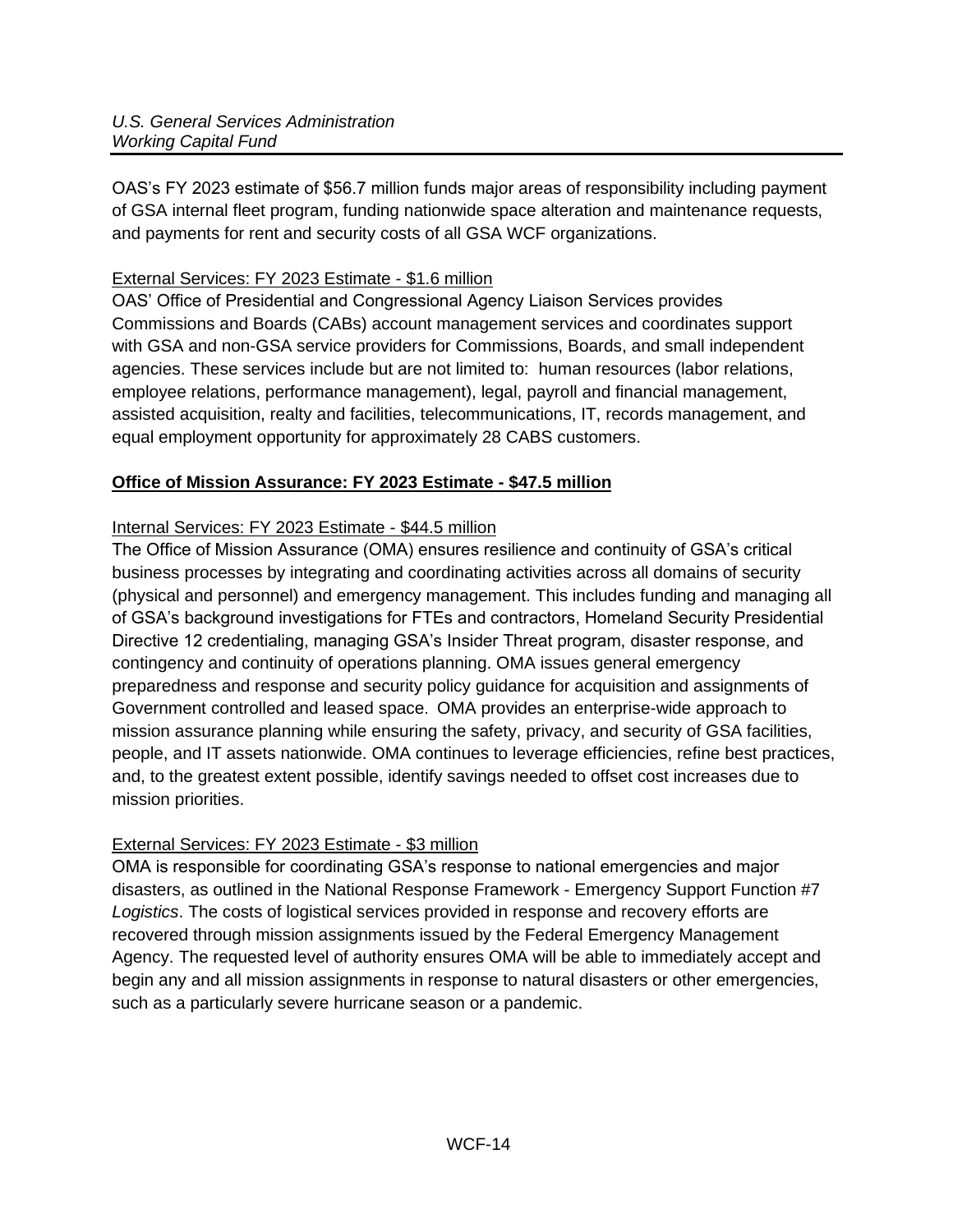### **Office of General Counsel: FY 2023 Budget Estimate - \$36.6 million**

### Internal Services: FY 2023 Estimate - \$36.6 million

The Office of General Counsel (OGC) provides legal support to all GSA offices and programs, except the Office of Inspector General and the Civilian Board of Contract Appeals (CBCA). This includes providing all the legal services for PBS, FAS, the Office of the Administrator, and the offices within the WCF.

OGC also provides legal support for litigation before the CBCA, defends the agency against contract claims under the Contract Disputes Act; defends against protests before the U.S. Government Accountability Office; and assists the U.S. Department of Justice with claims filed in Federal court. OGC defends the agency against tort claims, injury, or other damage claims arising out of the management of Federal buildings and the operation of GSA fleet vehicles. Other legal services involve contracting, acquisition policy, management of real and personal property, historic preservation, environmental compliance and litigation, personnel and labor relations, appropriations law, FOIA, the Privacy Act, the Federal Advisory Committee Act, and regulations implementing GSA authorities including the Federal Acquisition Regulation, the Federal Travel Regulation, and the Federal Management Regulation.

OGC also advises on responses to congressional inquiries, assists in the preparation of congressional testimony, develops and manages the GSA ethics program, and supports alternative dispute resolution efforts. OGC also houses the GSA FOIA Office which processes and responds to FOIA requests received by GSA.

### **Office of Government-wide Policy: FY 2023 Budget Estimate - \$23.8 million**

### Internal Services: FY 2023 Estimate - \$11.6 million

The Chief Acquisition Officer (CAO) and the Senior Procurement Executive (SPE) in the Office of Government-wide Policy (OGP) develop acquisition policy and aid in ensuring an informed and engaged workforce to help GSA deliver high value acquisition mission solutions. It also provides services and support for acquisition professionals throughout GSA including the Federal Acquisition Service, the Public Buildings Service, and GSA's internal acquisition functions.

OGP's Asset and Transportation Management Office provides support in compliance with the Federal Advisory Committee Act (FACA). In this role it oversees FACA policy and certain requirements relating to GSA's advisory committees.

In addition, OGP took over the responsibility for the Evidence-Based Policymaking Act of 2018 ("Evidence Act") Title 1 and GSA's Evaluation Function in FY 2021. OGP's Evaluation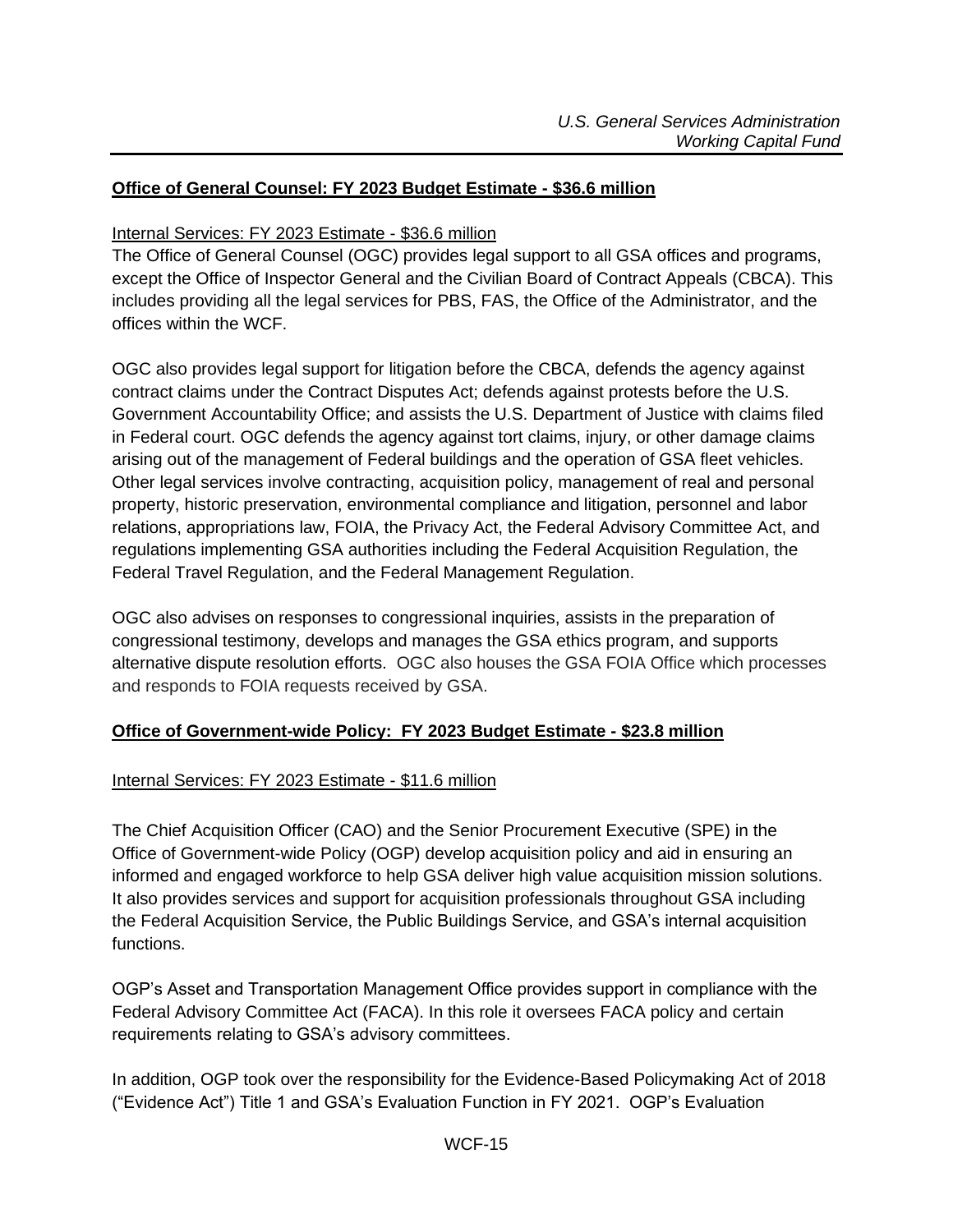Sciences Office will undertake a number of activities related to building and using evidence. The activities to build and use evidence including implementing and delivering on the multiyear Learning Agenda and the FY23 Annual Evaluation Plan, and addressing opportunities flagged in the GSA capacity assessment. Implementation of the Evidence Act offers an opportunity to improve how GSA builds and uses evidence and better align performance, budget, strategic planning, policymaking, data, and evidence-building activities.

## External Services: FY 2023 Estimate - \$12.2 million

External programs are supported through collections from participating agencies, who enter into Inter-Agency Agreements (IAAs) to reimburse GSA.

OGP provides support and manages GSA's IT Capital Planning and Investment Control (CPIC) program. The Folio application is a web-based, Government-owned, fee for service technology solution Federal agencies use to support their internal IT Portfolio Management, IT Capital Planning, and IT Governance processes. Folio provides Federal agencies with a Federal shared service solution. Member agencies use Folio to meet their external reporting requirements to the Office of Management and Budget (OMB). The CPIC PMO supports its member agencies by providing dedicated program management, centralized hosting services, Folio related user/admin training, and application related technical support. This community also shares best practices and lessons learned, as well as collaborates on the latest trends in IT portfolio management and IT Governance best practices.

The Performance Management Line of Business (PMLoB) is an interagency effort to develop Government-wide performance management capabilities to help meet the transparency requirements of the Government Performance and Results Act Modernization Act of 2010 (GPRAMA), and support Government-wide performance management efforts, including Performance.gov.

## **Technology Transformation Service: FY 2023 Estimate - \$21.7 million**

## External Services: FY 2023 Estimate - \$10.8 million

The eRulemaking Program Management Office (PMO) that is part of GSA's Technology Transformation Service (TTS) is an E-Government program that fulfills the requirements under Section 206 of the E-Government Act of 2002, the Clinger-Cohen Act, and the Government Paperwork Elimination Act, as well as furthering the effectiveness and efficiency of Government. This program establishes Managing Partner and Partner Agency responsibilities and funding requirements in support of PMO operations including technical support related to the eRulemaking Program and the eRulemaking system.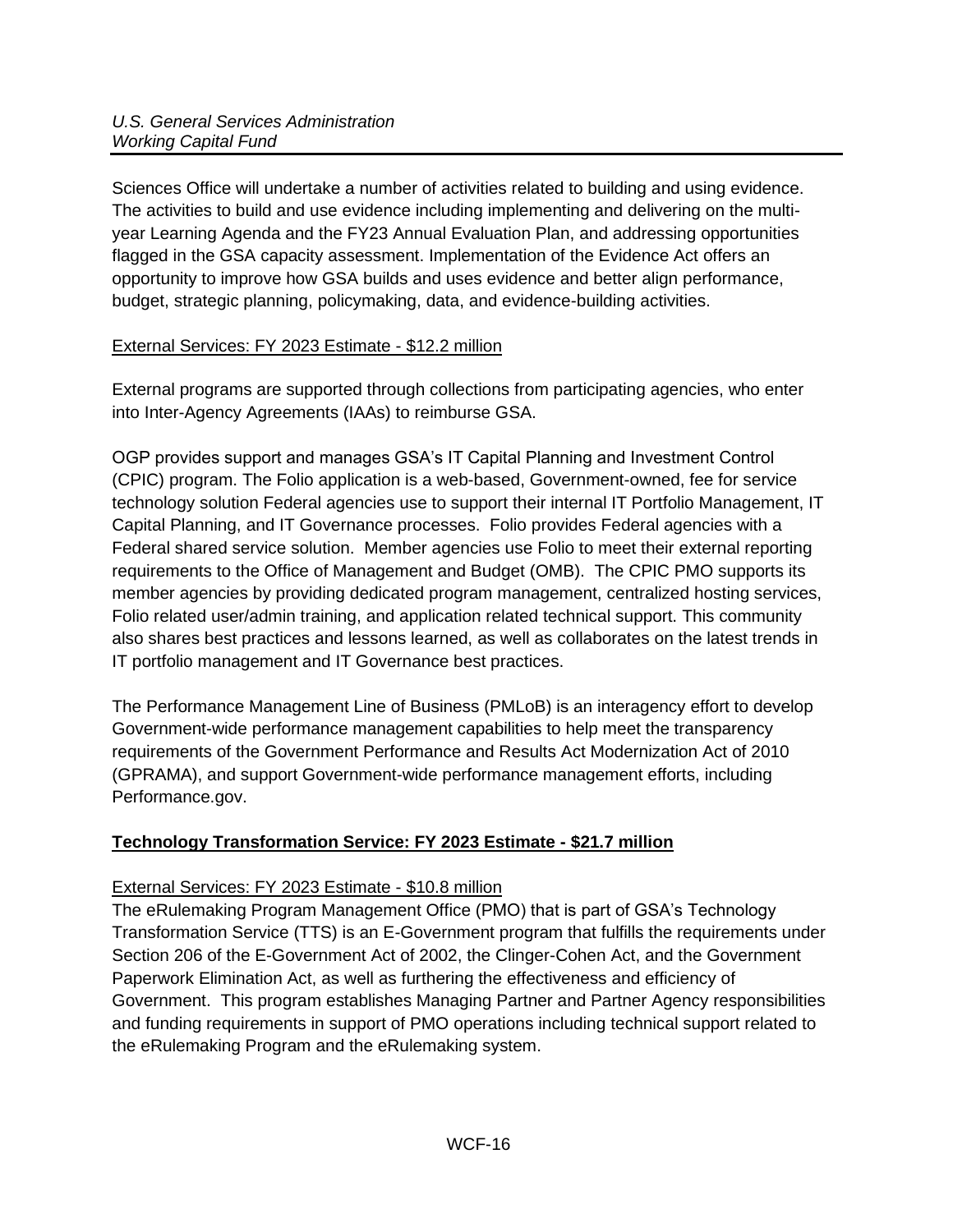## Direct Appropriations: FY 2023 Request - \$10.9 million

TTS in partnership with the OMB, Office of Information and Regulatory Affairs, and the Office of Government-wide Policy is reimagining business processes and creating a modern, flexible, and scalable architecture for a new Modernized Rulemaking Management system to enhance the Federal Docket Management System and regulations.gov and RISC/ROCIS/REGINFO. This request is the second-year installment of a four-year modernization plan, building on the President's FY 2022 request of \$8.5M.

Pending funding availability, the Office will pursue modernization that is not only critical to remediating aging infrastructure and end-of-life software and bringing down long-term operations and maintenance costs, but will also deliver important new functionality for 221+ Partner Agencies along with the Office of Information and Regulatory Affairs. Specifically, the [President's January 21, 2021 memorandum, "Modernizing Regulatory Review,"](https://www.whitehouse.gov/briefing-room/presidential-actions/2021/01/20/modernizing-regulatory-review/) directs agencies to identify "recommendations for improving and modernizing regulatory review." A modernized rulemaking management (MRM) system can support the President's priorities in several ways. For example, one of the President's priorities, listed in Section 2(b) (ii) of the memorandum is to assess the distributional effects of regulations; MRM has the potential to use data-tagging, Natural Language Processing, or other analytical tools to aggregate and synthesize such information. Such tools can also be used to aggregate data andprovide the Administration with important analysis of the wider impacts of regulations.

With respect to Section 2(b)(iv) in the President's memorandum, MRM is uniquely suited to help "promote the efficiency, transparency, and inclusiveness of the interagency review process." MRM has the capacity to support public comments, along with maintaining historical records

Through the application of modern machine reengineering and learning tools, modernization will also increase IT productivity, increase the willingness of users to recommend the services (as measured by Net Promoter scores), reduce the frequency and impact of system defects, increase data integrity, and reduce the time needed to incorporate new ideas and functionality.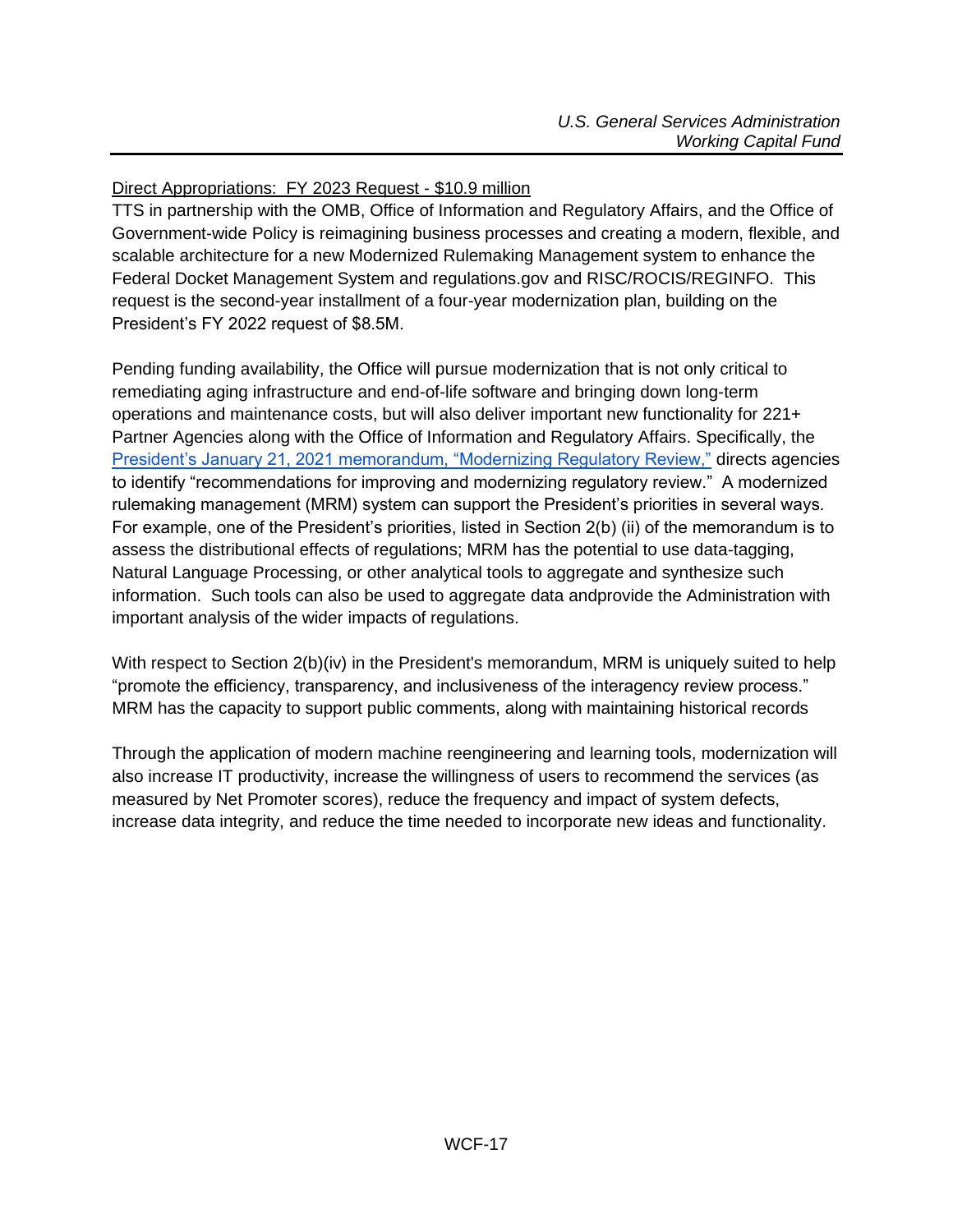## **Office of Strategic Communication: FY 2023 Estimate - \$17.6 million**

### Internal Services: FY 2023 Estimate - \$17.6 million

The Office of Strategic Communication (OSC), consisting of the Media Affairs, Operations, and Client Communication divisions, is GSA's singular resource for internal and external communication needs. OSC's main responsibility is to use communication to help the agency meet its mission and business goals. In FY 2023, OSC will continue to promote and enhance the performance and reputation of GSA by providing critical, integrated communication support to its clients.

OSC's Media Affairs Division carries out the agency's effort to help Federal agencies, the media and the public understand the important work performed by GSA in buildings, acquisitions and technology. Media Affairs acts as the official point of contact for national media inquiries and works closely with communication teams in all 11 GSA regions to ensure there are experts available to reply to media queries at national and local levels. The Media Affairs Division also maintains editorial control over GSA's social media presence and approves and manages all requests for outside speaking engagements. Additionally, this team oversees stakeholder engagement to ensure internal and external engagement around key issue areas.

The Operations Division includes the immediate office and both the Digital and Visual Communication Program Management Offices (PMOs). The Digital Communications PMO manages the agency's primary website [\(www.gsa.gov\)](http://www.gsa.gov/) and its intranet site. It also provides enterprise-wide web governance and develops strategy, standards, policies, and guidelines on the agency's web content and the presentation of that content, including facilitating the implementation of OMB and agency decisions concerning online content and presentation. The Visual Communications PMO maintains the agency's brand and produces and provides quality assurance oversight on all of GSA's visual and broadcast products, including videos, graphics, podcasts, and photos. The Visual Communications PMO also provides live streaming and event services for the agency.

The Communications Division includes both client-focused and regional branches. OSC Client branches are in-house communication teams, working directly with GSA's business lines and staff offices to promote and enhance the performance of GSA. They provide complete communication services, including developing and executing strategic communication plans and solutions to support high-priority GSA initiatives. Regional communication branches support the communication needs of all 11 regions. Support ranges from using targeted tactics to deliver news and updates to regional staff to developing regionally focused features for national distribution to staffing urgent and emergency situations that require local GSA representation.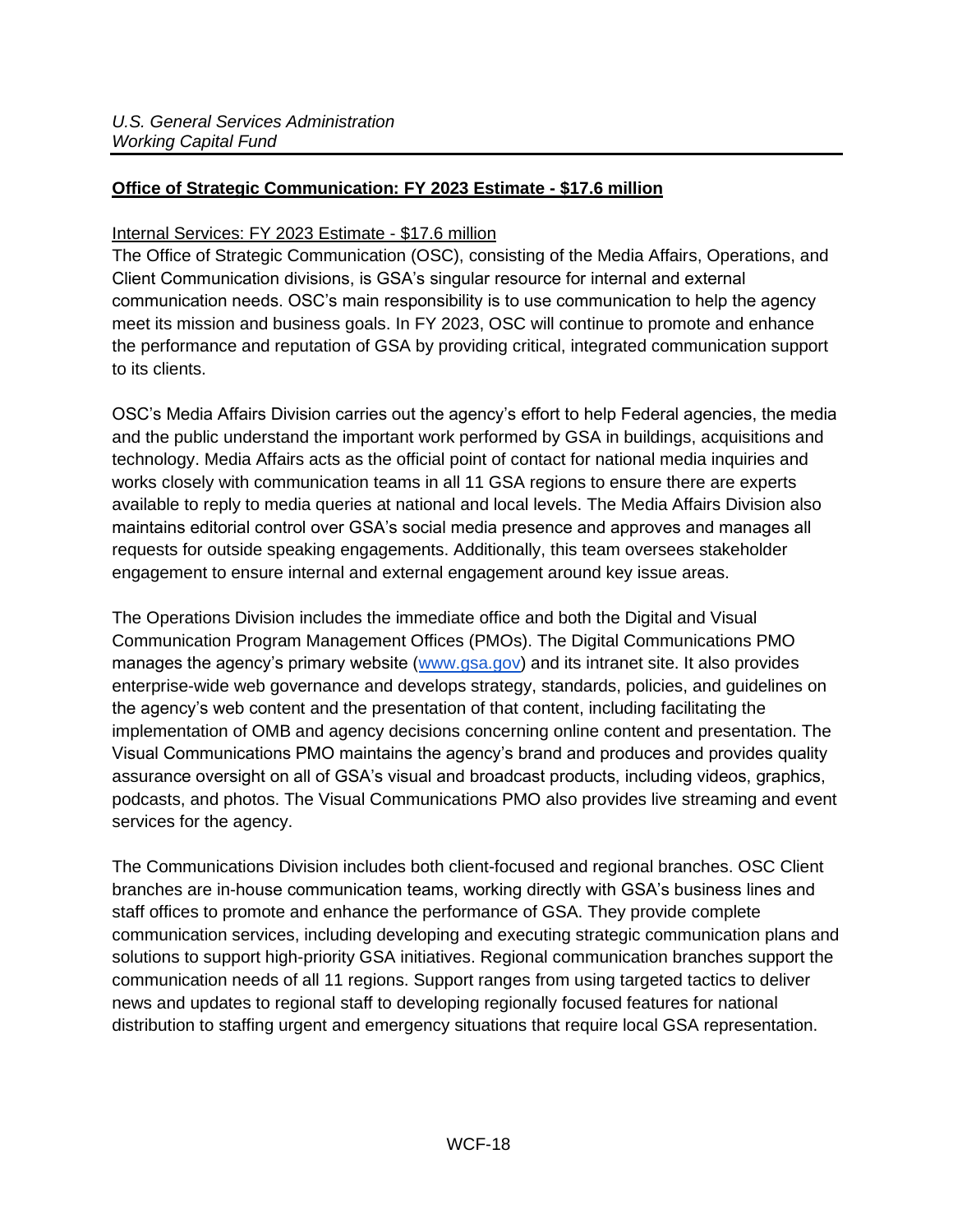### **Office of Civil Rights: FY 2023 Estimate - \$4.5 million**

### Internal Services: FY 2023 Estimate - \$4.4 million

The Office of Civil Rights (OCR) provides support and guidance on all aspects of equal employment opportunity (EEO), affirmative employment, nondiscrimination in federally assisted programs, and nondiscrimination in federally conducted programs within GSA. OCR's equal employment opportunity program keeps GSA in compliance with laws, guidance and authorities that prohibit discrimination and harassment in the Federal workplace. OCR provides a variety of services to GSA employees and applicants for employment who believe they have been discriminated against based on age, color, disability, race, national origin, religion, sex (including sexual harassment and pregnancy discrimination), sexual orientation, gender identity, genetic information, genetic information, or reprisal retaliation for protected EEO equal employment opportunity activity. OCR also processes informal and formal EEO complaints, encourages resolution of EEO disputes through the Alternative Dispute Resolution program, and adjudicates discrimination claims in accordance with Federal EEO regulations and guidance. To support full inclusion and equal opportunity for all persons, OCR leads a robust EEO training and outreach program aimed at preventing discrimination. OCR's Civility and Respect in the Workplace training will be promoted aggressively in coming months. The purpose of the training is to continue to reinforce a culture of diversity, equity, and inclusion at GSA.

OCR's civil rights program ensures that GSA's public-facing activities and programs are in compliance with applicable Federal laws and authorities. Through investigations, technical assistance, voluntary compliance efforts, policy development and education, the civil rights program ensures that recipients of Federal financial assistance from GSA comply with Federal laws that prohibit discrimination in the delivery of services or benefits based on the guiding principles of Equal Employment Opportunity and its established discrimination factors. Similarly, OCR ensures that programs, services and activities conducted by GSA do not discriminate on the basis of disability. By funding and administering GSA's Limited English Proficiency Program, OCR ensures that persons with limited English proficiency have meaningful access to the programs, services and information that GSA provides.

OCR's affirmative employment program leads GSA's annual assessment of its EEO program and the formation of GSA's affirmative employment strategy for eliminating barriers to workplace advancement by persons with disabilities.

Within the last few years, OCR has completed a reorganization and made significant strides in rebuilding and enhancing the civil rights and EEO programs to better serve its customers. OCR's FY 2023 estimate of \$4.4 million will allow GSA to provide outstanding civil rights services and support compliance with Federal laws, regulations, and GSA policies to improve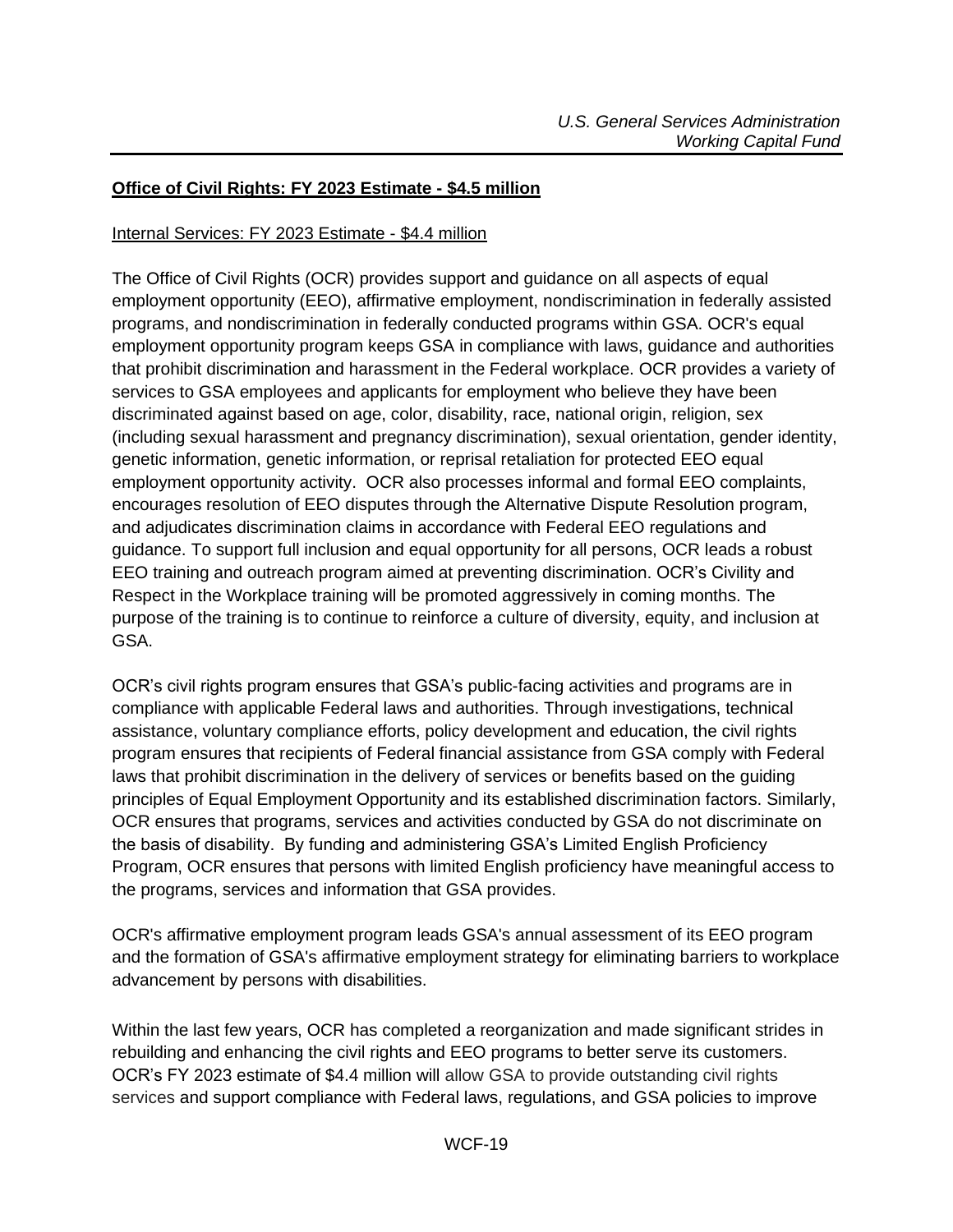mission achievement and support for the administration's priority of affirmatively advancing equity, civil rights, racial justice, and equal opportunity for all.

### External Services: FY 2023 Estimate - \$60 thousand

OCR provides equal employment opportunity services to other Federal agencies on a cost-reimbursable basis. These services include equal employment opportunity counseling, mediation, investigations, and complaint adjudication.

## **Office of Small and Disadvantaged Business Utilization: FY 2023 Estimate - \$7.7 million**

## Internal Services: FY 2023 Estimate - \$7.7 million

GSA's Office of Small and Disadvantaged Business Utilization (OSDBU) carries out our nationwide responsibility for delivering a successful small business program. OSDBU's mission is to maximize small business and socio-economic small business procurement opportunities within GSA and from Federal Government customers.

OSDBU monitors and implements small business policies and executes a range of programs as directed by the Small Business Act of 1953, as amended by Pub. L. 95-507. This includes, but is not limited to:

- Managing OSDBU's small business program funding to ensure timely, efficient, and effective use of appropriated resources;
- Evaluating, refining, proposing, and ensuring compliance with small business policy to ensure maximum practicable opportunity for small and disadvantaged businesses to participate in the Federal procurement arena, while prioritizing the accomplishment of the GSA mission;
- Through data analytics and in coordination with the U.S. Small Business Administration, establishing challenging small business procurement goals for GSA, monitoring performance across small business and socio-economic small business categories and implementing initiatives to achieve statutory goals;
- Contributing to the forecasting of opportunities, market research, influencing acquisition strategy, and negotiating higher subcontracting goals to ensure small and disadvantaged businesses receive the maximum practical opportunity to provide innovative, costcompetitive, and timely products and services to satisfy Federal procurement requirements; and
- Providing training and resources to GSA's acquisition workforce and the vendor community.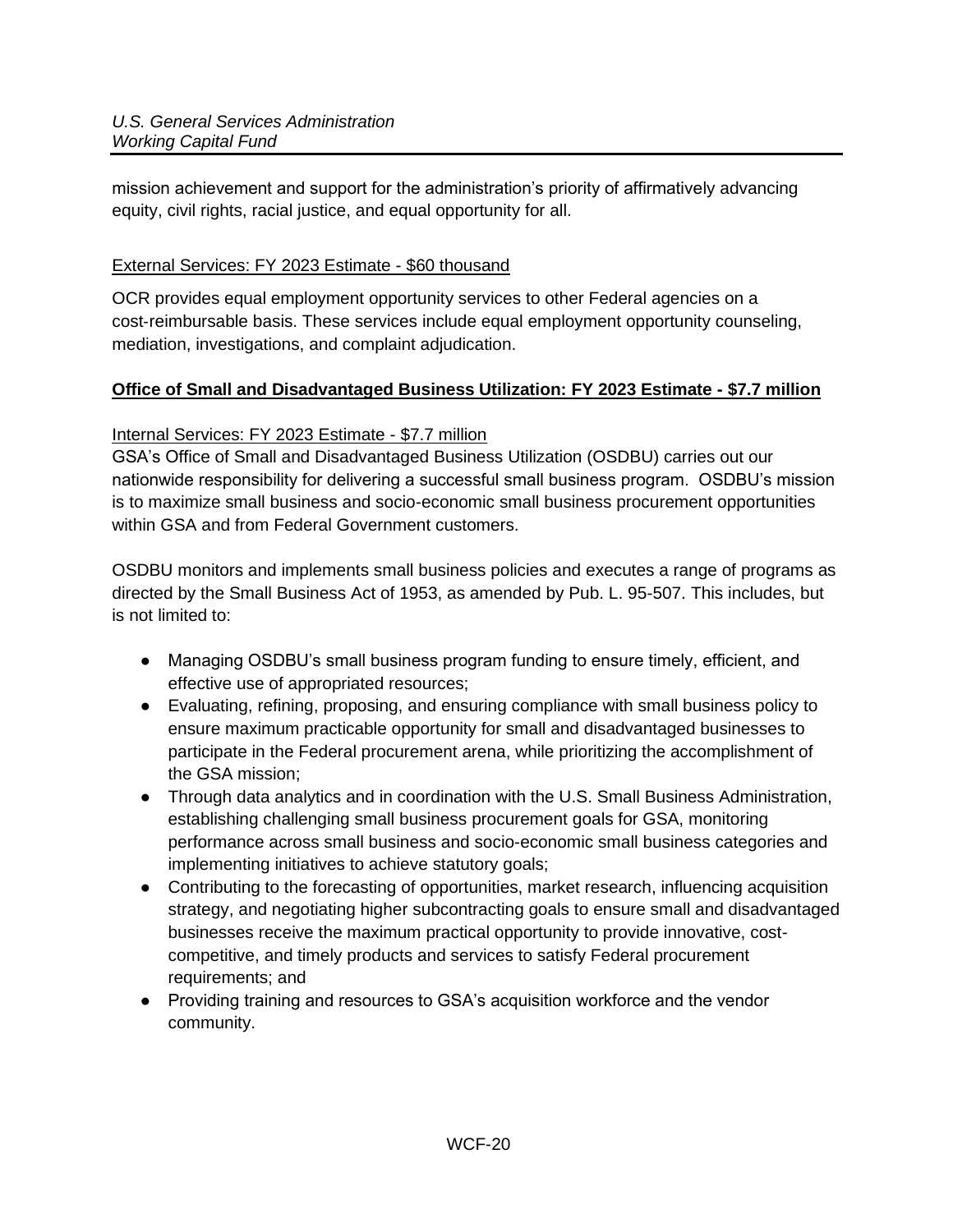GSA's small business programs foster entrepreneurial opportunities to new business horizons and enhance technological capabilities. OSDBU's work is critical to the achievement of GSA's prime and subcontracting small business goals.

OSDBU's FY 2023 estimate of \$7.7 million includes funding to deliver and expand a successful agency small business program, influence improvements for the small business community throughout the Federal Government, and reduce the burden for the acquisition workforce. This encompasses eliminating ineffective technologies and workflow processes, automating technology, enhancing small business vendor engagement and training, expanding small business training to the acquisition workforce, and improving efficiency and effectiveness.

## **Office of Customer Experience: FY 2023 Estimate - \$4.1 million**

### Internal Services: FY 2023 Estimate - \$3.9 million

The mission of the Office of Customer Experience (OCE) is to improve the end-to-end experience of GSA customers by aligning operations to customer needs. OCE was the first agency-wide organization in the Federal Government to focus solely on improving customer experience and fostering a customer-first mentality.

OCE works with internal clients to enhance relationships with customers, industry partners, and both internal and external stakeholders. The office utilizes human-centered design approaches to promote three key behaviors: conducting representative customer research; synthesizing findings into actionable insights; and making incremental, measurable, and customer-focused improvements.

OCE advances these behaviors through four pillars of service:

- Strategy: OCE works across GSA to develop strategies and action plans to achieve customer-centric goals based on customer research and administrative data;
- Customer Research: OCE collaborates with teams to frame, study, and understand GSA customer needs through qualitative and quantitative research;
- Capacity Building: OCE helps teams and individuals across GSA to better understand customer experiences and adapt to shifting needs and preferences; and
- Pilots: OCE partners with GSA teams to prototype service, product, and process innovations to improve customer experiences. Along the way, we gather user feedback to test, validate, and refine big ideas.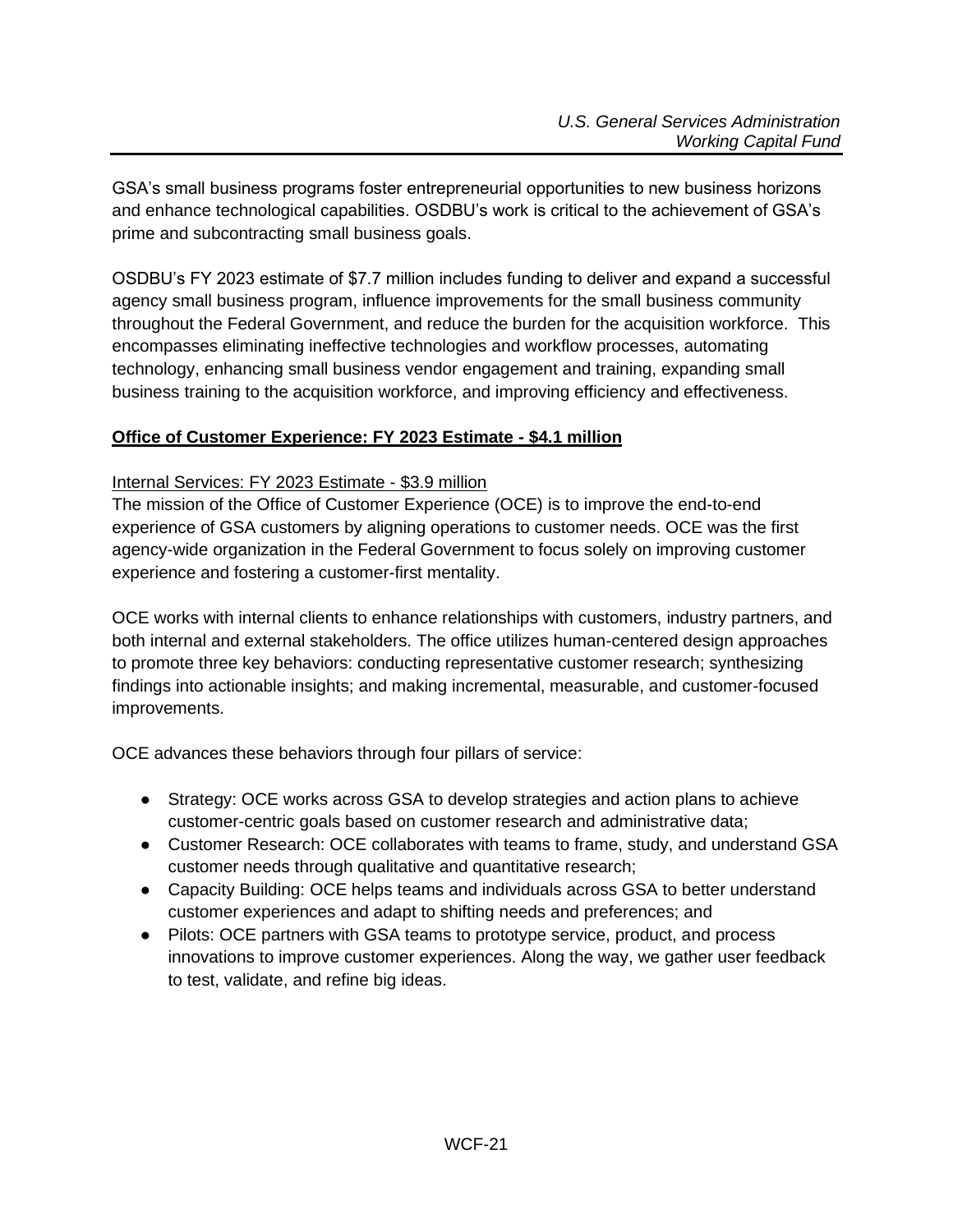OCE offers in-house centralized feedback collection and survey management expertise; it provides guidance on customer experience legislation, and it leads the effort to advance the

goals of the 21st Century Integrated Digital Experience Act (21st Century IDEA) by improving enterprise digital customer experience.

## External Services: FY 2023 Estimate - \$200 thousand

Funding will be used to continue the efforts to develop a strategy and scope of services for a Government-wide customer experience capacity (in support of the Federal Customer Experience work) and support with Executive Orders to create a more holistic strategy to measure employee experience and create an environment for equity of services. Funding will also be used to increase the Government-wide coordination of employee experience measurement efforts.

## **Office of Congressional and Intergovernmental Affairs: FY 2023 Estimate - \$1.2 million**

The Office of Congressional and Intergovernmental Affairs (OCIA) is funded out of the Operating Expenses appropriation; however, the office uses the WCF for the reimbursable services it provides to Members of Congress across the country. This requirement is based on the best information available and subject to change as necessary to support the requirements of the President or Congress.

### External Services: FY 2023 Estimate - \$1.2 million

OCIA coordinates services to over 1,400 House district offices and Senate state offices nationwide. OCIA supports the acquisition of office space, furniture and furnishings, property disposal, equipment and supplies, and storage and relocation services.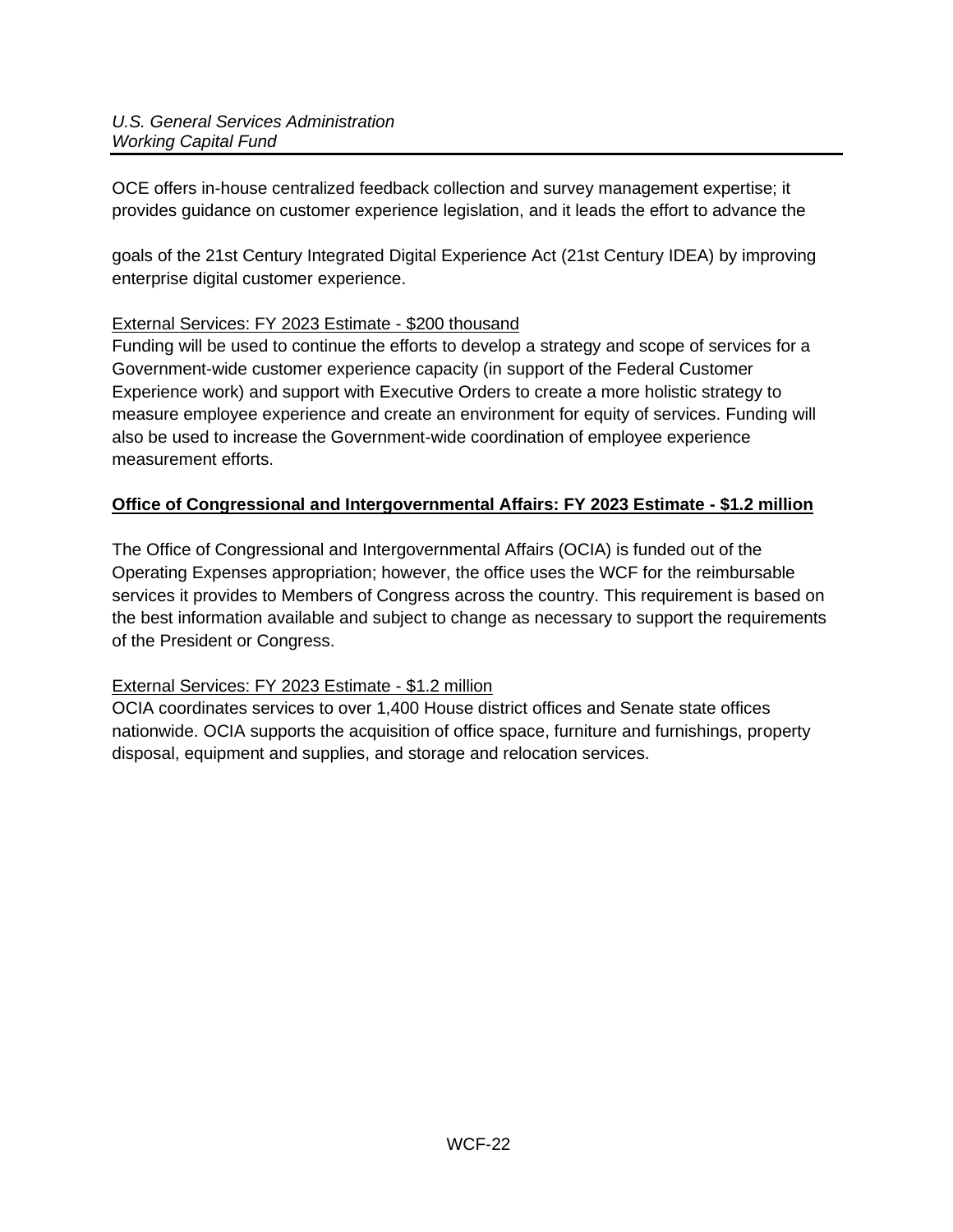## <span id="page-22-0"></span>**Working Capital Fund Bill by Staff and Service Office**

(Dollars in Thousands)

| <b>GSA Working Capital Fund Bill</b><br>\$(000)        | <b>FY 2021</b><br><b>Actual</b> | FY 2022<br>Plan         |                           | FY 2023<br><b>Request</b> |
|--------------------------------------------------------|---------------------------------|-------------------------|---------------------------|---------------------------|
| <b>Public Building Service</b>                         |                                 | $$370,550$ $$379,436$   | \$                        | 392,261                   |
| <b>Federal Acquisition Services</b>                    | \$279,262                       | \$289,430               | \$                        | 307,948                   |
| <b>FAS ASF</b>                                         | \$274,333                       | \$284,892               | \$                        | 300,684                   |
| <b>FAS FCSF</b>                                        | \$4,929                         | \$<br>4,538             | \$                        | 4,792                     |
| FAS FCSF (ARP)                                         | ا0\$                            | \$                      | \$                        | 2,472                     |
| <b>Office of Governmentwide Policy</b>                 | $$11,812$ \$                    | 11,514                  | \$                        | 10,732                    |
| <b>Office of Inspector General</b>                     | \$1,997                         | \$<br>2,352             | \$                        | 2,450                     |
| <b>Former Presidents</b>                               | \$17                            | \$<br>24                | \$                        | 28                        |
| <b>Civilian Board of Contract Appeals</b>              | \$421                           | \$<br>280               | \$                        | 215                       |
| <b>Technology Modernization Fund</b>                   | $$168$ \$                       | 120                     | \$                        | 931                       |
| <b>Operating Expenses</b>                              | \$6,387                         | \$<br>5,558             | \$                        | 5,731                     |
| <b>Executive Direction</b>                             | \$3,703                         | $\mathfrak{S}$<br>3,028 | \$                        | 3,001                     |
| <b>Real Property Disposal</b>                          | \$2,684                         | \$<br>2,530             | $\boldsymbol{\mathsf{S}}$ | 2,730                     |
| <b>WCF External Programs</b>                           | \$964                           | \$<br>1,304             | \$                        | 1,680                     |
| <b>OCFO - Payroll Shared Services</b>                  | \$202                           | \$<br>255               | \$                        | 264                       |
| OGP - Electronic Capital Planning & Investment Control | \$138                           | \$<br>185               | \$                        | 282                       |
| OGP - eRulemaking                                      | \$550                           | \$<br>664               | \$                        | 916                       |
| OGP - PMLoB                                            | \$0                             | \$                      | \$                        | 36                        |
| <b>OAS - Commissions &amp; Boards</b>                  | \$74]                           | \$<br>200               | \$                        | 182                       |
| <b>Grand Total</b>                                     |                                 | $$671,578$ $$690,019$   | \$                        | 721,974                   |